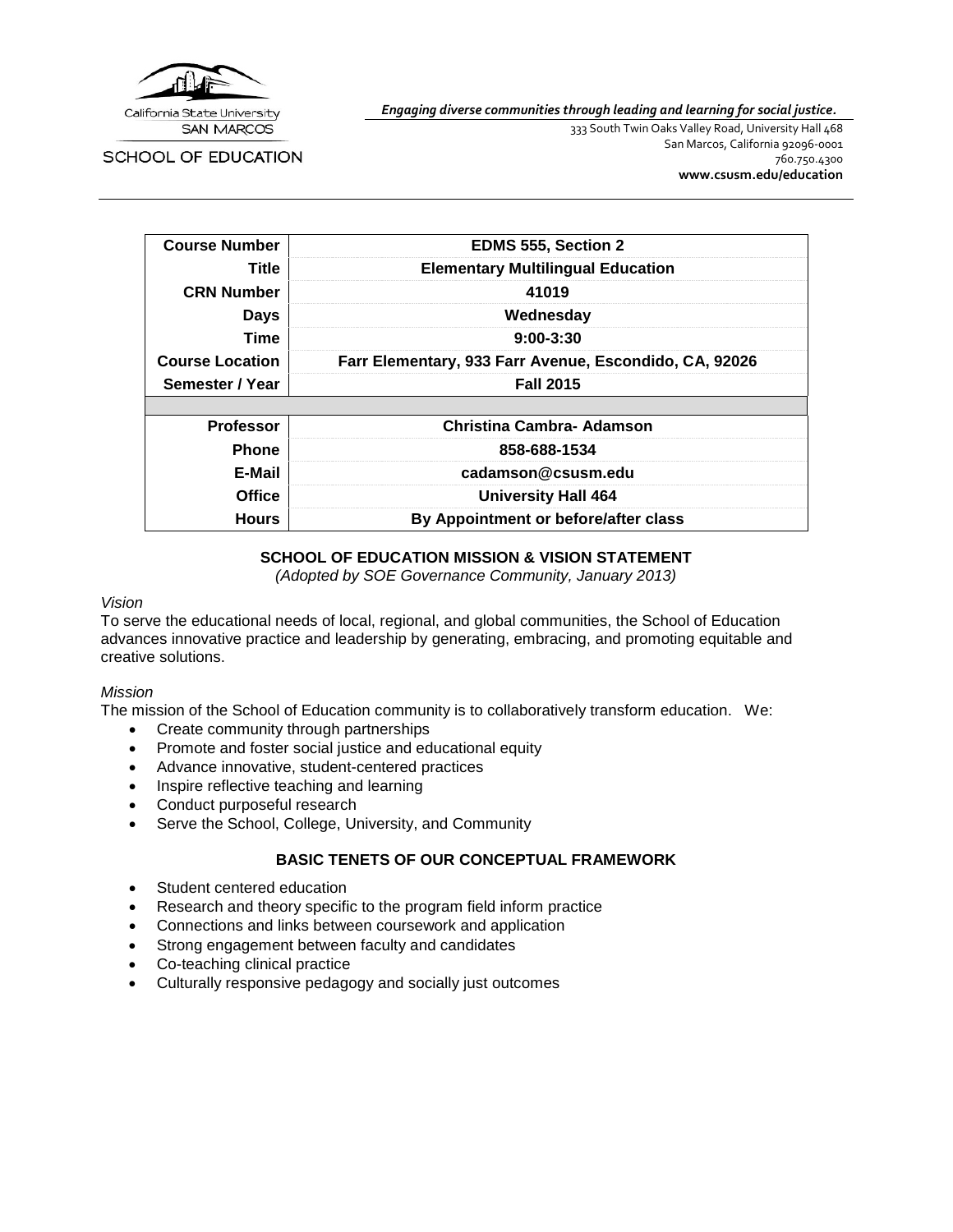# **TABLE OF CONTENTS**

| English Learner Questionnaire - Learning about Your English Learners - 10 points 11        |  |
|--------------------------------------------------------------------------------------------|--|
| El Questionnaire-10 Points                                                                 |  |
|                                                                                            |  |
|                                                                                            |  |
|                                                                                            |  |
|                                                                                            |  |
| Draft & Final Sheltered Instruction (SDAIE/SIOP) / Multicultural Lesson Plan - 25 points13 |  |
|                                                                                            |  |
|                                                                                            |  |
|                                                                                            |  |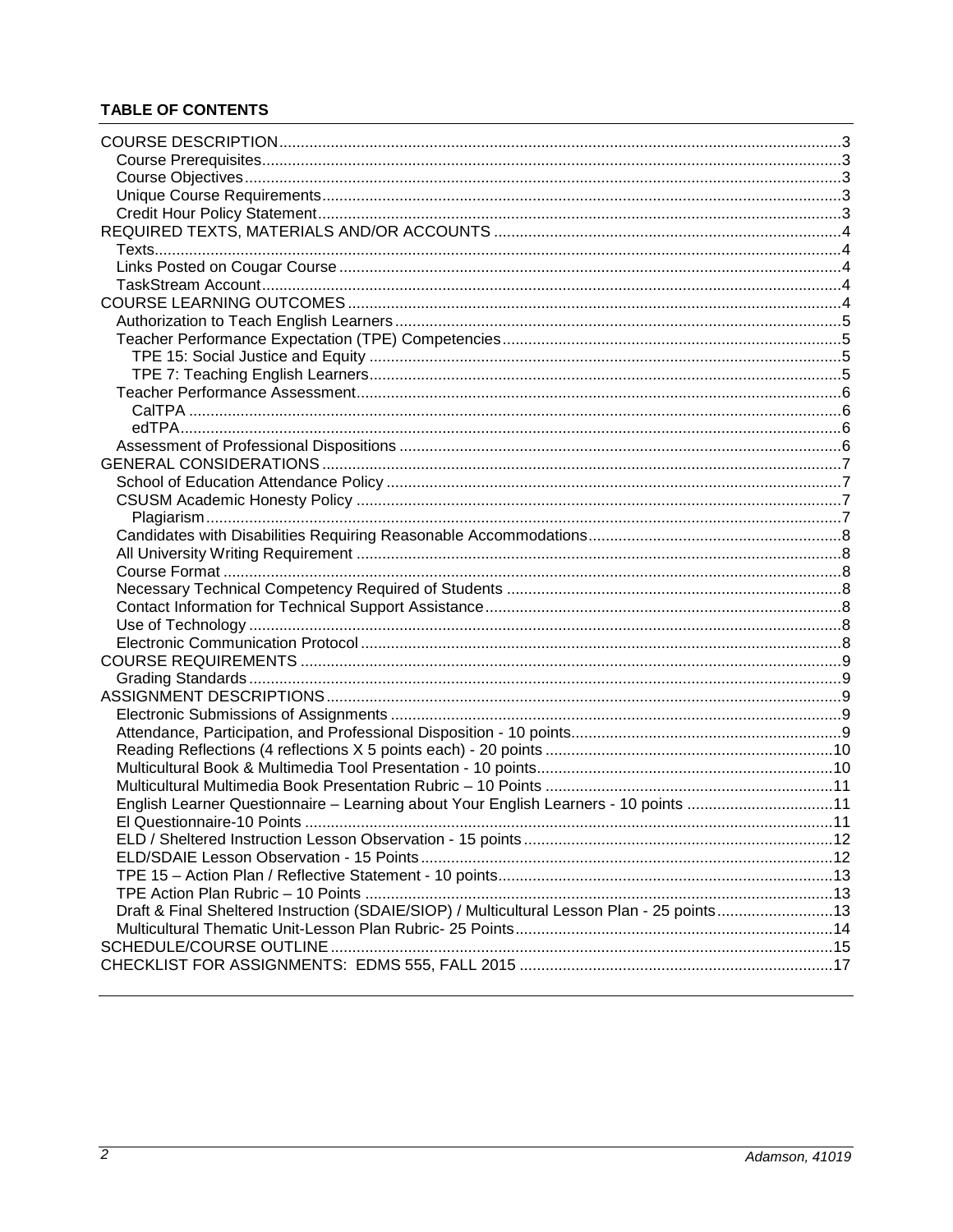#### **COURSE DESCRIPTION**

<span id="page-2-0"></span>Focuses on developing an understanding of culturally responsive theory, methodology, and assessment of second language acquisition in integrated and inclusive elementary and middle level classrooms. May not be taken for credit by students who have received credit for EDML 552. Requires participation in the public schools.

This course addresses the needs of elementary school teachers faced with the growing diversity in today's classrooms. It will focus on bilingual sociolinguistic/sociocultural competence and implications for learning and instruction, application of effective alternative instructional practices, cultural aspects of English learners, as well as effective and appropriate English language development (ELD) techniques and successful bilingual, multilingual education for Language minority students.

#### <span id="page-2-1"></span>**Course Prerequisites**

Admission to the Multiple Subject/CLAD Teacher Credential Program.

#### <span id="page-2-2"></span>**Course Objectives**

- 1. Explain the basic terms, philosophies, problems, issues, history, and practices related to the education of language minority persons in California and the US and knowledge of the history, policies, programs, and research on the effectiveness of bilingual education and bilingualism in the United States.
- 2. Demonstrate understanding of the most important goals of bilingual/multicultural education. Understand and apply research and its effects on the dimensions of learning in bilingual education program models.
- 3. Explain the theoretical framework upon which bilingual education is founded and demonstrate understanding of the philosophical, theoretical, legal, and legislative foundations of bilingual education and their effects on program design and educational achievement.
- 4. Demonstrate understanding of existing student identification, assessment, and language re-designation requirements for the state of California.
- 5. Explain the connections between bilingual education, English as a second language, and SDAIE, SDAIS/CALLA methodologies. Apply knowledge of the research on the cognitive effects of bilingualism and biliteracy as developmental processes in instructional practice
- 6. Demonstrate understanding of models of multicultural intercultural education and their implications for curriculum, instruction, and educational policy. Become cognizant of the fact that students' motivation, participation, and achievement are influenced by an intercultural classroom climate and school community.
- 7. Gain knowledge and understanding pertaining to similarities and differences between, contributions of, exchanges between, and varying perspectives of the populations referenced in the Non-Discrimination Policy of the State of California.
- 8. Demonstrate knowledge of the transferability between primary and target language with the understanding that the level of transferability is affected by the level of compatibility and may vary among languages.
- 9. Promote authentic parental participation that includes learning about school systems, assuming leadership roles and affecting policy and understanding of the family as a primary language and cultural resource.

#### <span id="page-2-3"></span>**Unique Course Requirements**

Students will be required to do classroom observations in schools and have access to elementary students to conduct some class assignments.

#### <span id="page-2-4"></span>**Credit Hour Policy Statement**

This course is delivered in a face-to-face instruction. Students are expected to spend a minimum of two hours outside of the classroom each week for each unit of credit engaged in learning. For courses with a "lecture" mode of instruction over an entire semester, each unit of credit corresponds to an 'hour' of classtime and two hours of student learning outside of class.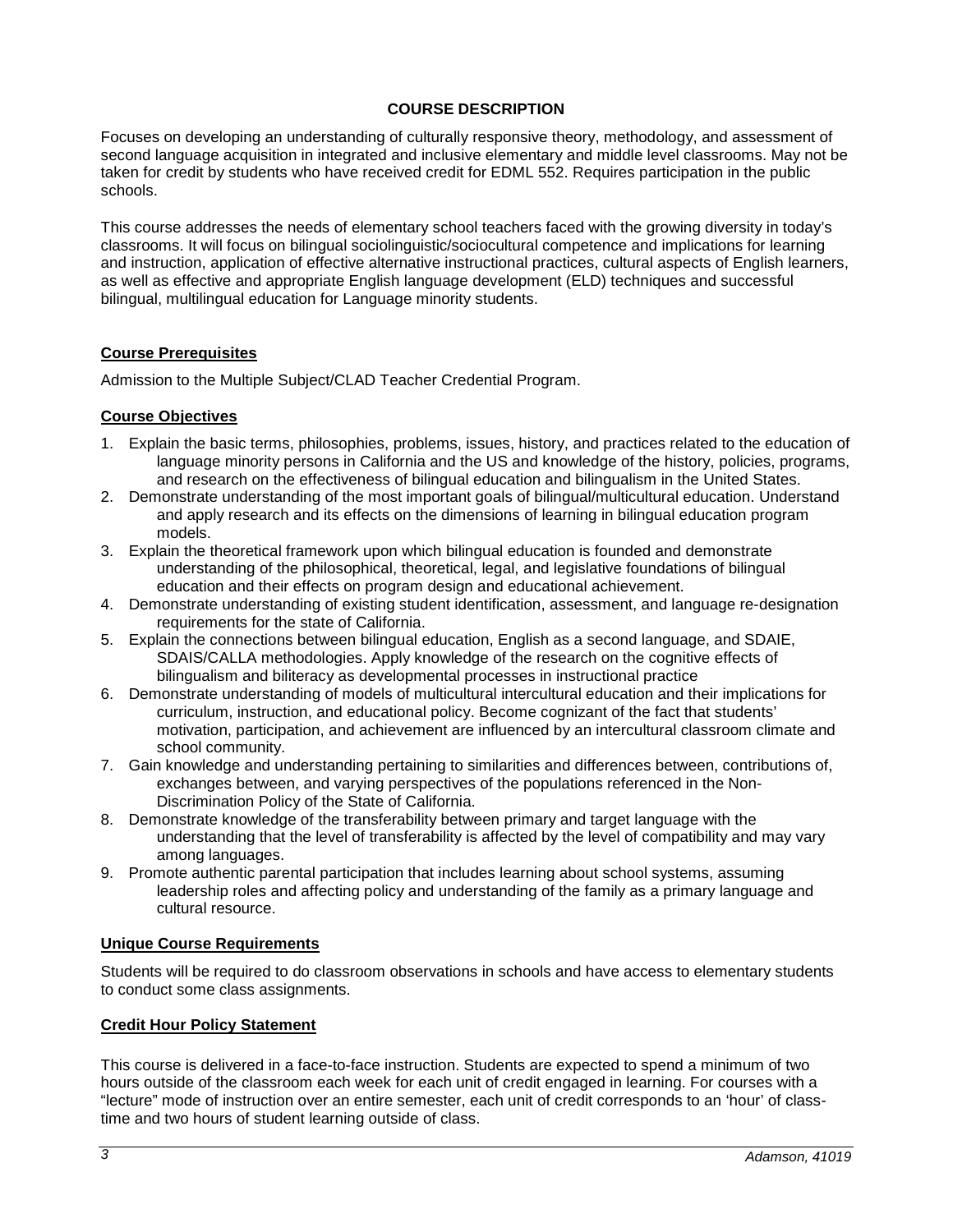#### **REQUIRED TEXTS, MATERIALS AND/OR ACCOUNTS**

## <span id="page-3-1"></span><span id="page-3-0"></span>**Texts**

Echevarria, J., Vogt, M.E., & Short, D. (2013) *Making content comprehensible for elementary English language learners: The SIOP model, 2nd Edition.* Boston: Peason. ISBN: 978-0-13-336260-2

Honigsfeld, A. & Dove, M. G. (2013) *Common core for the not-so-common learner: English language arts strategies, Grades K-5. Thousand Oaks, CA:* Corwin. ISBN: 9781452257822

# <span id="page-3-2"></span>**Links Posted on Cougar Course**

Download 2012 English Language Development Standards for California Public Schools K-12 from the CDE website at<http://www.cde.ca.gov/sp/el/er/eldstandards.asp>

Download Appendices A-D and Glossary from 2012 ELD Standards at <http://www.cde.ca.gov/sp/el/er/eldstandards.asp>

Download Adopted *ELA/ELD Framework* Chapters at <http://www.cde.ca.gov/ci/rl/cf/elaeldfrmwrksbeadopted.asp>

Download CA Common Core State Standard, California Department of Education Common Core at [www.cde.a.gov/re/cc](http://www.cde.a.gov/re/cc)

Short, D. & Echevarria, J. (2016) Developing academic language with SIOP model. Boston: Pearson. ISBN 978-0-13-708524-8.

Echevarria, J., Richards-Tutor, C. & Short, D. (2015). Response to intervention (RTI) and English learners: Using the SIOP Model. Boston: Pearson. ISBN 978-0-13-343107-0

Echevarria, J., Vogt, M.E., & Short, D. (2008) *99 ideas and activities for teaching English language learners with the SIOP model. Boston: Pearson.* ISBN: 978-0-205-52106-7

*eStandards* - California Common Core and ELD State Standards app

#### <span id="page-3-3"></span>**TaskStream Account**

You will need to set up an account for your Multiple Subject Credential.

#### **COURSE LEARNING OUTCOMES**

<span id="page-3-4"></span>Upon successful completion of this course, students will be able to (SWBAT):

- **SWBAT** to explain the basic terms, philosophies, goals, problems, issues, history, research, theoretical frameworks, and practices related to the education of language minority students, program design and educational achievement in California and the US through reading reflections and TPE 15 – Action Plan / Reflective Statement.
- **SWBAT** to demonstrate understanding of existing student identification, assessment, and language re- designation requirements for the state of California through reading reflections.
- **SWBAT** to apply knowledge of the research on the cognitive effects of bilingualism and biliteracy as developmental processes in instructional practice (bilingual education, English as a second language, and SDAIE, SDAIS/CALLA methodologies) through lesson plan development.
- **SWBAT** to demonstrate understanding of models of multicultural intercultural education and their implications for curriculum, instruction, and educational policy through lesson observations and writeup.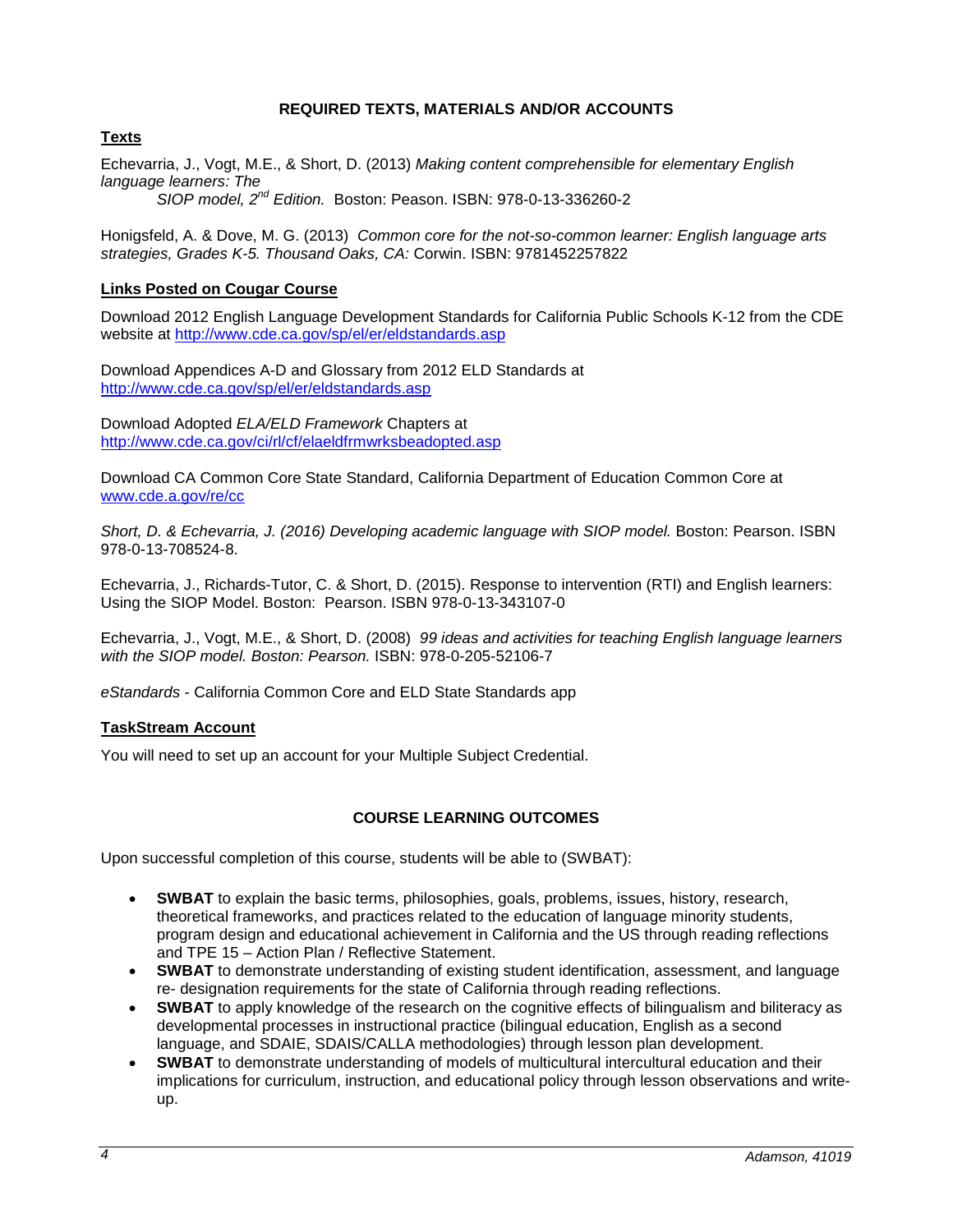- **SWBAT** to become cognizant of the fact that students' motivation, participation, and achievement are influenced by an intercultural classroom climate and school community through English Learner Questionnaire and Multicultural Book and Multimedia Tool Presentation.
- **SWBAT** to demonstrate knowledge of the transferability between primary and target language with the understanding that the level of transferability is affected by the level of compatibility and may vary among languages through reading reflections and lesson development.
- **SWBAT** to promote authentic parental participation that includes learning about school systems, assuming leadership roles and affecting policy and understanding of the family as a primary language and cultural resource through TPE 15 Action Plan / Reflective Statement.

# <span id="page-4-0"></span>**Authorization to Teach English Learners**

This credential program has been specifically designed to prepare teachers for the diversity of languages often encountered in California public school classrooms. The authorization to teach English learners is met through the infusion of content and experiences within the credential program, as well as additional coursework. Candidates successfully completing this program receive a credential with authorization to teach English learners. *(Approved by CCTC in SB 2042 Program Standards, August 02)*

#### <span id="page-4-1"></span>**Teacher Performance Expectation (TPE) Competencies**

The course objectives, assignments, and assessments have been aligned with the CTC standards for a Multiple Subject Credential. This course is designed to help teachers seeking a California teaching credential to develop the skills, knowledge, and attitudes necessary to assist schools and district in implementing effective programs for all students. The successful candidate will be able to merge theory and practice in order to realize a comprehensive and extensive educational program for all students. You will be required to formally address the following TPEs in this course:

# <span id="page-4-2"></span>**TPE 15: Social Justice and Equity**

Teacher candidates will be able to identify issues of social justice and equity in the classroom and can apply appropriate instructional strategies to ensure equal outcomes for diverse students. They will be familiar with ideas, definitions, and major theorists in the fields of multicultural education, social reconstruction, and democratic education. Pluralism and divergent perspectives on educating students will be the foundation of designing effective lessons and instructional practices for diverse students. Candidates will understand when and how to collaborate with others, especially curriculum specialists, community leaders, and parents on preparing relevant and appropriate instructional activities, curricular units, and school structures that would provide equitable outcomes for students from different linguistic, cultural, and social economic backgrounds.

#### <span id="page-4-3"></span>**TPE 7: Teaching English Learners**

Candidates know and can apply pedagogical theories, principles, and instructional practices for comprehensive instruction of English learners. They know and can apply theories, principles, and instructional practices for English Language Development leading to comprehensive literacy in English. They are familiar with the philosophy, design, goals, and characteristics of programs for English language development, including structured English immersion. They implement an instructional program that facilitates English language development, including reading, writing, listening and speaking skills, that logically progresses to the grade level reading/language arts program for English speakers. They draw upon information about students' backgrounds and prior learning, including students' assessed levels of literacy in English and their first languages, as well as their proficiency in English, to provide instruction differentiated to students' language abilities. They understand how and when to collaborate with specialists and para-educators to support English language development. Based on appropriate assessment information, candidates select instructional materials and strategies, including activities in the area of visual and performing arts, to develop students' abilities to comprehend and produce English. They use English that extends students' current level of development yet is still comprehensible. They know how to analyze student errors in oral and written language in order to understand how to plan differentiated instruction.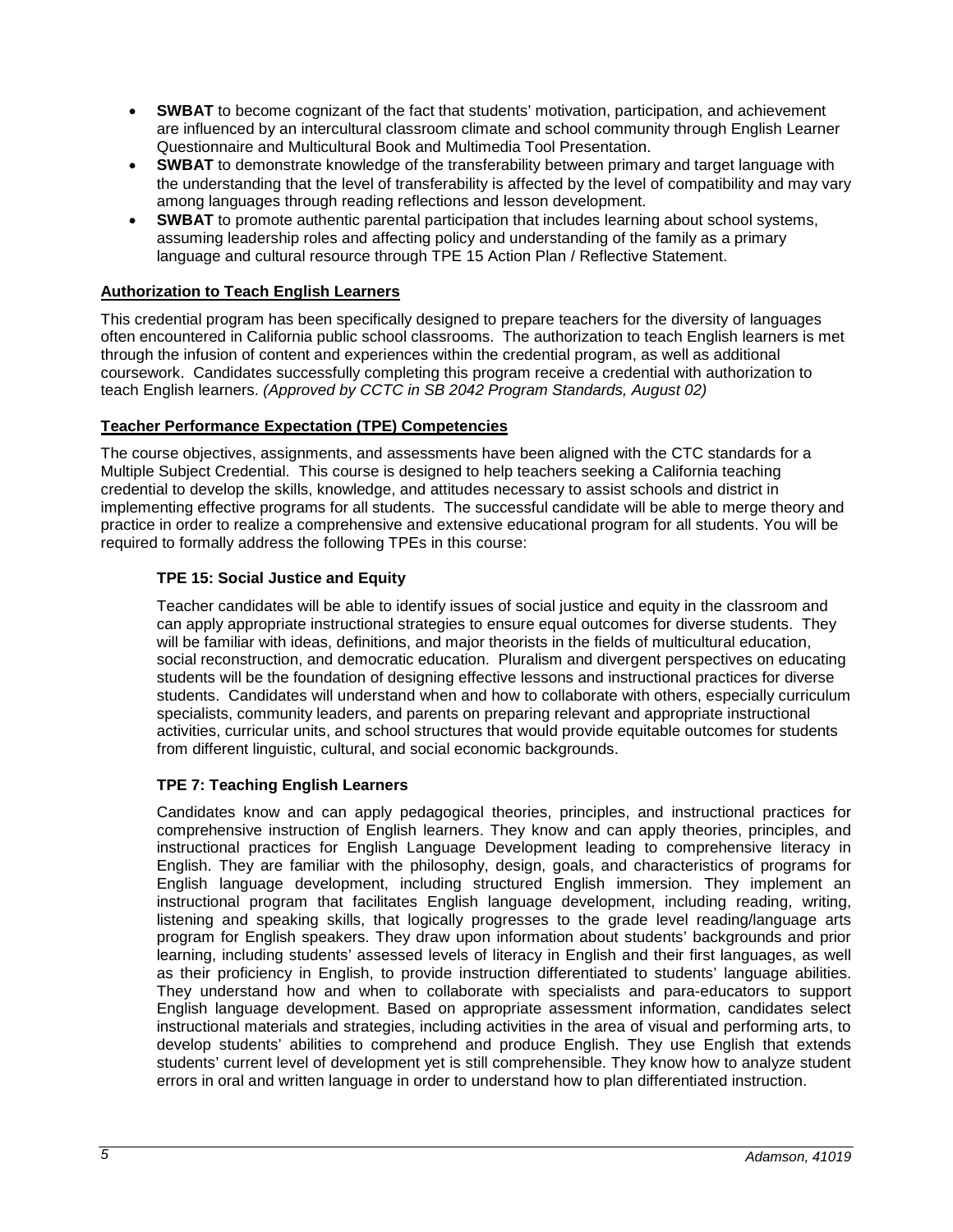Candidates know and apply pedagogical theories, principles and practices for the development of academic language, comprehension, and knowledge in the subjects of the core curriculum. They use systematic instructional strategies, including contextualizing key concepts, to make gradeappropriate or advanced curriculum content comprehensible to English learners. They allow students to express meaning in a variety of ways, including in their first language, and, if available, manage first language support such as para-educators, peers, and books.<sup>[1](#page-5-4)</sup> They use questioning strategies that model or represent familiar English grammatical constructions. They make learning strategies explicit.

Candidates understand how cognitive, pedagogical, and individual factors affect students' language acquisition. They take these factors into account in planning lessons for English language development and for academic content.

## <span id="page-5-0"></span>**Teacher Performance Assessment**

Beginning July 1, 2008 all California credential candidates must successfully complete a state-approved Teacher Performance Assessment (TPA), as part of the credential program of preparation. During the 2015- 16 academic year the CSUSM credential programs will use either the CalTPA (California Teacher Performance Assessment) or the edTPA (Educative Teacher Performance Assessment).

<span id="page-5-1"></span>Check with your program coordinator to determine which assessment is used for your credential program.

#### **CalTPA**

To assist with your successful completion of the CalTPA, a series of informational seminars are offered over the course of the program. TPA related questions and logistical concerns are to be addressed during the seminars. Your attendance to TPA seminars will greatly contribute to your success on the assessment. The CalTPA Candidate Handbook, TPA seminar schedule, and other TPA support materials may be found on the SOE website:

<http://www.csusm.edu/education/CalTPA/ProgramMaterialsTPA.html>

#### <span id="page-5-2"></span>**edTPA**

Beginning in fall 2015, for newly entering initial candidates, the CSUSM assessment system is the edTPA. To assist with your successful completion of the edTPA, a capstone class is part of your curriculum. In this class edTPA related questions and logistical concerns are addressed. Additional support materials are available on the edTPA website: [http://www.edtpa.com/PageView.aspx?f=GEN\\_Candidates.html](http://www.edtpa.com/PageView.aspx?f=GEN_Candidates.html)

Additionally, to support your success in your credential program and with TPA, SOE classes use common pedagogical language, lesson plans (lesson designs), and unit plans (unit designs).

#### <span id="page-5-3"></span>**Assessment of Professional Dispositions**

Assessing a candidate's dispositions within a professional preparation program is recognition that teaching and working with learners of all ages requires not only specific content knowledge and pedagogical skills, but positive attitudes about multiple dimensions of the profession. The School of Education has identified six dispositions – social justice and equity, collaboration, critical thinking, professional ethics, reflective teaching and learning, and life-long learning—and developed an assessment rubric. For each dispositional element, there are three levels of performance - unacceptable, initial target, and advanced target. The description and rubric for the three levels of performance offer measurable behaviors and examples.

The assessment is designed to provide candidates with ongoing feedback for their growth in professional dispositions and includes a self-assessment by the candidate. The dispositions and rubric are presented, explained and assessed in one or more designated courses in each program as well as in clinical practice.

<span id="page-5-4"></span> $<sup>1</sup>$  Teachers are not expected to speak the students' primary language, unless they hold an appropriate credential and</sup> teach in a bilingual classroom. The expectation is that they understand how to use available resources in the primary language, including students' primary language skills, to support their learning of English and curriculum content.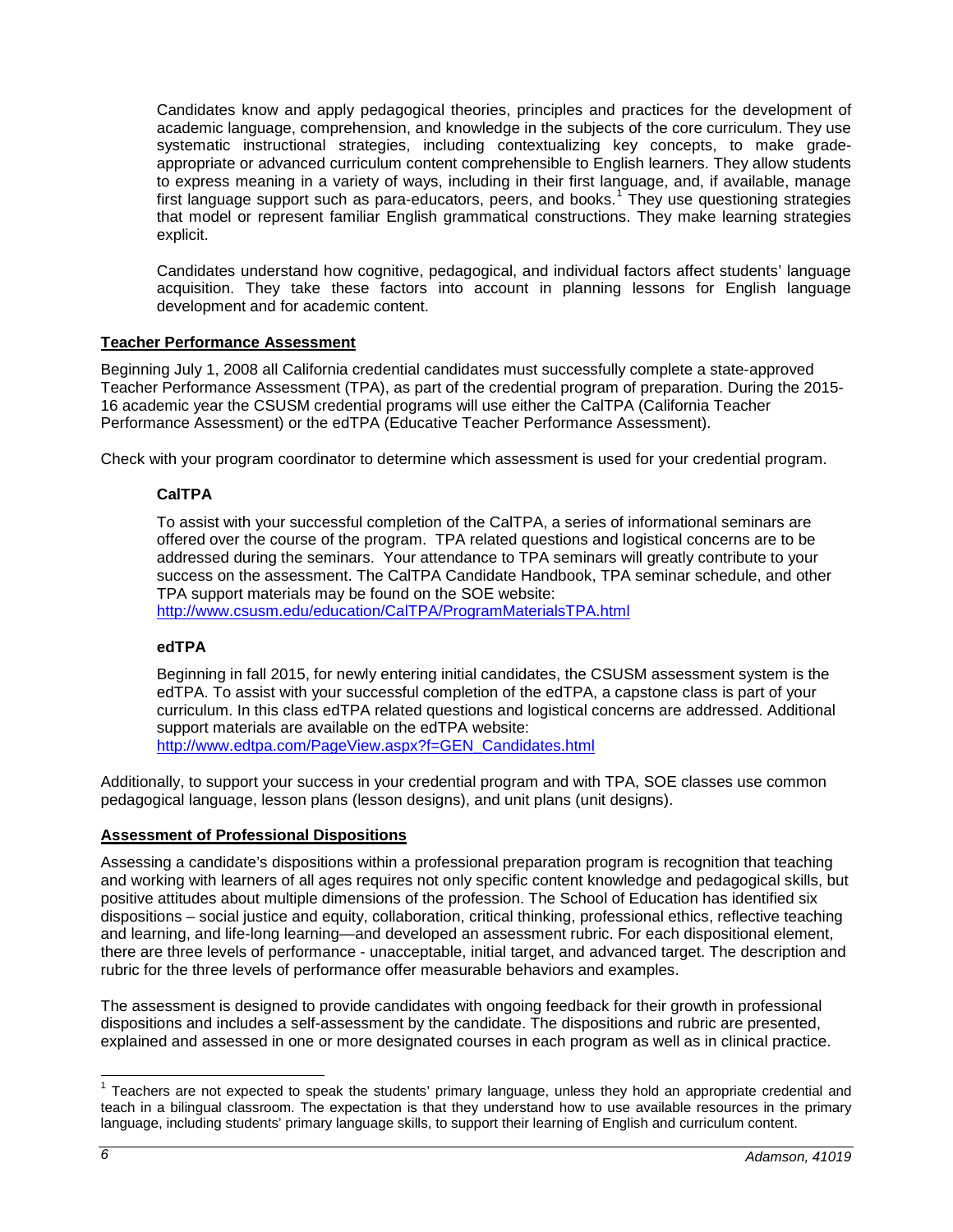Based upon assessment feedback candidates will compose a reflection that becomes part of the candidate's Teaching Performance Expectation portfolio. Candidates are expected to meet the level of initial target during the program.

# **GENERAL CONSIDERATIONS**

# <span id="page-6-1"></span><span id="page-6-0"></span>**School of Education Attendance Policy**

Due to the dynamic and interactive nature of courses in the School of Education, all candidates are expected to attend all classes and participate actively. At a minimum, candidates must attend more than 80% of class time, or s/he may not receive a passing grade for the course at the discretion of the instructor. Individual instructors may adopt more stringent attendance requirements. Should the candidate have extenuating circumstances, s/he should contact the instructor as soon as possible. (Adopted by the COE Governance Community, December, 1997).

For this course: Students missing more than one class session cannot earn an A or A-. Students missing more than two class sessions cannot earn a B or B+. This also applies to tutoring activities during our class sessions that are part of your cohort learning experience. Arriving late or leaving early by more than 20 minutes to class or tutoring counts as an absence. Illness and emergencies are considered on a case-bycase basis. However, notifying the instructor does not constitute an excuse. All assignments must be turned in on due date even in case of an absence. Unless extraordinary circumstances are made known, this is not negotiable. In an 8 week course, one day is equivalent to 2 class sessions (2 weeks of class). So, missing 1 entire day will constitute 2 absences for the course.

# <span id="page-6-2"></span>**CSUSM Academic Honesty Policy**

Students will be expected to adhere to standards of academic honesty and integrity, as outlined in the Student Academic Honesty Policy. All assignments must be original work, clear and error-free. All ideas/material that are borrowed from other sources must have appropriate references to the original sources. Any quoted material should give credit to the source and be punctuated accordingly.

Academic Honesty and Integrity: Students are responsible for honest completion and representation of their work. Your course catalog details the ethical standards and penalties for infractions. There will be zero tolerance for infractions. If you believe there has been an infraction by someone in the class, please bring it to the instructor's attention. The instructor reserves the right to discipline any student for academic dishonesty, in accordance with the general rules and regulations of the university. Disciplinary action may include the lowering of grades and/or the assignment of a failing grade for an exam, assignment, or the class as a whole.

Incidents of Academic Dishonesty will be reported to the Dean of Students. Sanctions at the University level may include suspension or expulsion from the University.

Refer to the full Academic Honesty Policy at:

<span id="page-6-3"></span>[http://www.csusm.edu/policies/active/documents/Academic\\_Honesty\\_Policy.html](http://www.csusm.edu/policies/active/documents/Academic_Honesty_Policy.html)

#### **Plagiarism**

As an educator, it is expected that each candidate (course participant) will do his/her own work, and contribute equally to group projects and processes. Plagiarism or cheating is unacceptable under any circumstances. If you are in doubt about whether your work is paraphrased or plagiarized see the Plagiarism Prevention for Students website [http://library.csusm.edu/plagiarism/index.html.](http://library.csusm.edu/plagiarism/index.html) If there are questions about academic honesty, please consult the University catalog.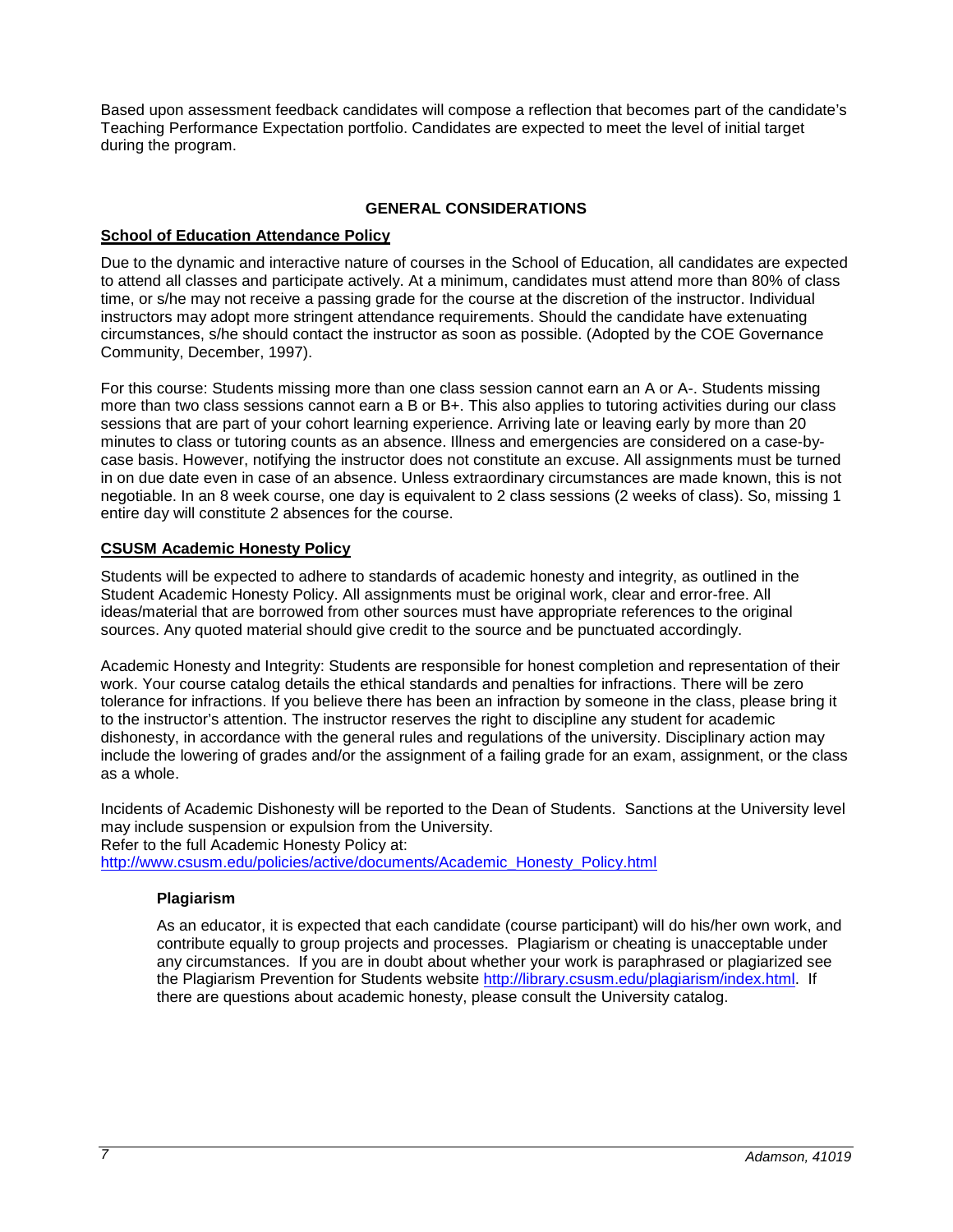# <span id="page-7-0"></span>**Candidates with Disabilities Requiring Reasonable Accommodations**

Candidates with disabilities who require reasonable accommodations must be approved for services by providing appropriate and recent documentation to the Office of Disabled Student Services (DSS). This office is located in Craven Hall 4300, and can be contacted by phone at (760) 750-4905, or TTY (760) 750- 4909. Candidates authorized by DSS to receive reasonable accommodations should meet with their instructor during office hours or, in order to ensure confidentiality, in a more private setting.

#### <span id="page-7-1"></span>**All University Writing Requirement**

Writing requirements for this class will be met as described in the assignments. Every course at the university, including this one, must have a writing requirement of at least 2500 words.

#### <span id="page-7-2"></span>**Course Format**

This course format is offered in a traditional face-to-face instruction following an 8-week cycle.

#### <span id="page-7-3"></span>**Necessary Technical Competency Required of Students**

This course may have a few online sessions. To successfully complete online activities, you need to use Cougar Courses (download course documents, watch presentations and videos, upload your assignments, post discussion responses and reply to peers' posts, join online chats, etc.). You need to use e-mail effectively and know how to attach files. It is best that you know how to make minor configuration changes in a Web browser (change font sizes, open and close tabs, allow or disable pop-ups and plug-ins, enable Cookies and JavaScript, etc.). In addition, you are expected to use office applications (such as a word processor, a presentation tool, a spreadsheet tool, an image viewer, a PDF reader, etc.), engage in collaboration and file sharing (such as Dropbox and/or Google Drive & Apps), and apply Web literacy skills (conduct an effective search with a search engine, evaluate trustworthiness of web content, understand copyrights). Lastly, you may need to troubleshoot basic hardware and software problems.

#### <span id="page-7-4"></span>**Contact Information for Technical Support Assistance**

If you need any technical support, contact IITS Student Help Desk: [http://www.csusm.edu/sth/.](http://www.csusm.edu/sth/)

#### <span id="page-7-5"></span>**Use of Technology**

Candidates are expected to demonstrate competency in the use of various forms of technology (i.e. word processing, electronic mail, Moodle, use of the Internet, and/or multimedia presentations). Specific requirements for course assignments with regard to technology are at the discretion of the instructor. Keep a digital copy of all assignments for use in your teaching portfolio. All assignments will be submitted online, and some will be submitted in hard copy as well. Details will be given in class.

#### <span id="page-7-6"></span>**Electronic Communication Protocol**

Electronic correspondence is a part of your professional interactions. If you need to contact the instructor, email is often the easiest way to do so. It is my intention to respond to all received e-mails in a timely manner. Please be reminded that e-mail and on-line discussions are a very specific form of communication, with their own nuances and etiquette. For instance, electronic messages sent in all upper case (or lower case) letters, major typos, or slang, often communicate more than the sender originally intended. With that said, please be mindful of all e-mail and on-line discussion messages you send to your colleagues, to faculty members in the School of Education, or to persons within the greater educational community. All electronic messages should be crafted with professionalism and care.

Things to consider:

- Would I say in person what this electronic message specifically says?
- How could this message be misconstrued?
- Does this message represent my highest self?
- Am I sending this electronic message to avoid a face-to-face conversation?

In addition, if there is ever a concern with an electronic message sent to you, please talk with the author in person in order to correct any confusion.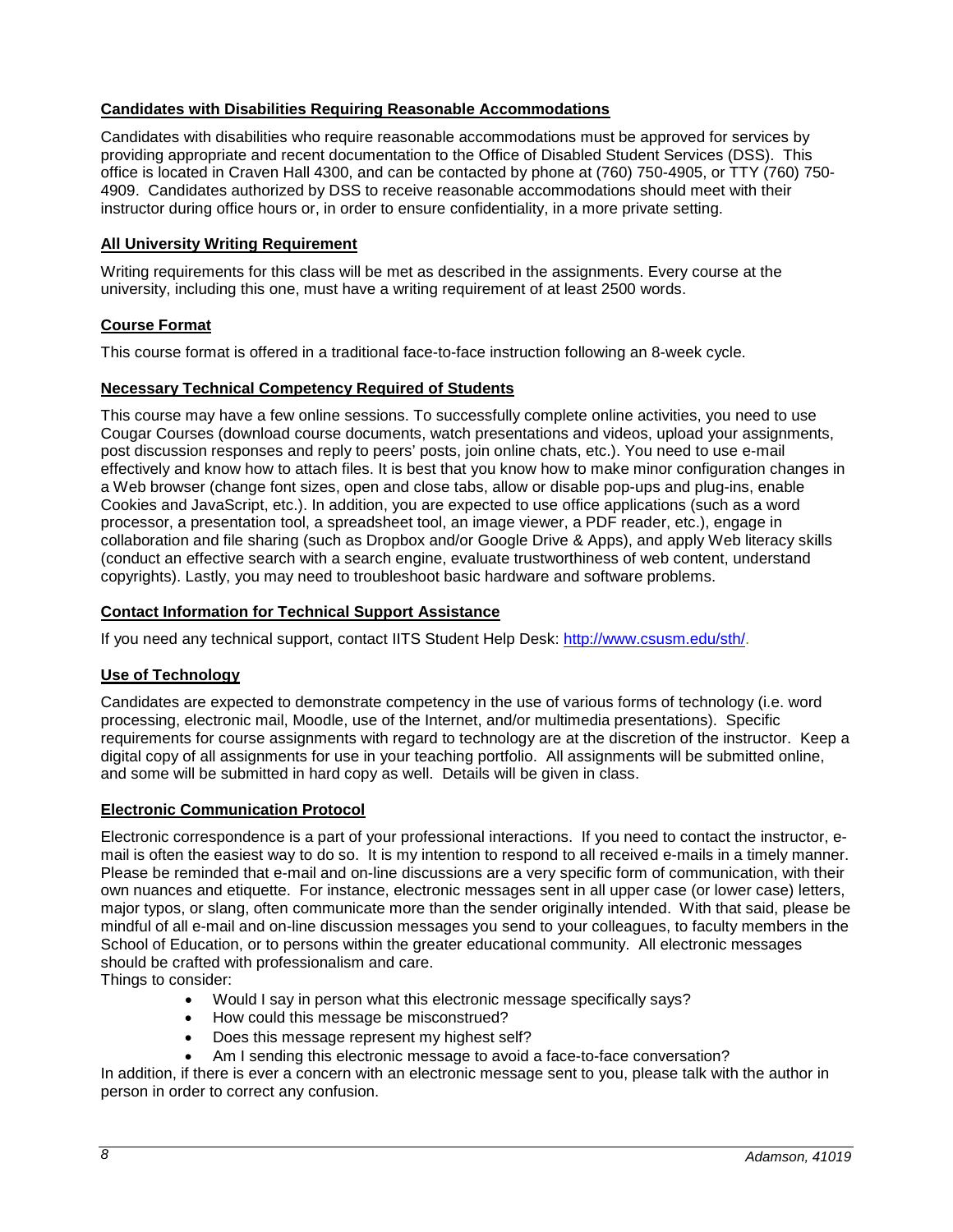#### **COURSE REQUIREMENTS**

<span id="page-8-0"></span>Teacher education is a professional preparation program. It is expected that students will come to class prepared to discuss the readings, submit required assignments, and participate in class activities. Students are expected to adhere to academic honesty and integrity, standards of dependability, confidentiality and writing achievement. Because it is important for teachers to be able to effectively communicate their ideas to students, parents, colleagues, and administrators, writing that is original, clear and error-free is a priority for the School of Education. It is expected that work will be turned in on time. Note: Professor reserves the right to change, add to, or delete any material or assignment from the course*.*

| * Attendance, Participation, & Professional Disposition                      | 10 points |
|------------------------------------------------------------------------------|-----------|
| * 4 Reading Reflections (5 points each) (Due 9/16, 9/23, 9/30, 10/7)         | 20 points |
| *Multicultural Book and Multimedia Tool Presentation (Due throughout course) | 10 points |
| * EL Questionnaire – Learning About Your English Learners (Due 9/30)         | 10 points |
| * ELD/SDAIE Lesson Observation & Write-up (Due 10/14)                        | 15 points |
| * TPE 15 - Action Plan / Reflective Statement (Due 10/7)                     | 10 points |
| * Draft & Final Lesson Plan - Multicultural Resources & SDAIE (Due 10/14)    | 25 points |
|                                                                              |           |

Total 100 points

#### <span id="page-8-1"></span>**Grading Standards**

All students are expected to participate in class activities and demonstrate reflective learning. It is important that students are well prepared for course sessions by completing the readings and assignments scheduled before the class meeting. Assignments should be typed and double-spaced. Students who wish to revise an assignment must negotiate the requirements of the revision with the instructor. It is expected that work will be turned in on time. Please discuss individual issues with the instructor. **Points will be deducted if assignments are submitted late (10% penalty per day late; no credit will be awarded if the assignment is one week late).** A minimum of a C+ is required to pass this course.

| $95 - 100$      | $90 - 94$ |                            |
|-----------------|-----------|----------------------------|
| 87 - 89<br>B+   | $83 - 86$ |                            |
| $80 - 82$<br>R- | $77 - 79$ | C+ (minimal passing grade) |
| $73 - 76$       | $70 - 72$ |                            |

#### **ASSIGNMENT DESCRIPTIONS**

#### <span id="page-8-3"></span><span id="page-8-2"></span>**Electronic Submissions of Assignments**

This course is mostly paperless. Assignments are to be turned to Cougar Course on time. Points will be deducted for late submissions as the work you do is essential to the discussions conducted in this course. Make sure you turn in the assignments in Word, 12 font, in Times New Roman. Resources and/or citations will be referenced using APA format.

NOTE: Full assignment guidelines can be found on Cougar Courses. Rubrics for assignments and checklist are at end of this syllabus.

#### <span id="page-8-4"></span>**Attendance, Participation, and Professional Disposition - 10 points**

First is the expectation that you will attend all class sessions prepared to actively participate in class activities, group and individual sharing, and discussions on various topics and assigned reading**.** Please see the guidelines for the School of Education Attendance Policy and the attendance requirements for this course on syllabus.

Professional, credentialed educators are evaluated on "performance of non-instructional duties and responsibilities" by their administrators. Punctuality, attendance, collaboration with colleagues, and professionalism fall under this category. Your professional disposition is related to how you conduct yourself in class and at a school site. Please communicate any attendance issues directly with the instructor.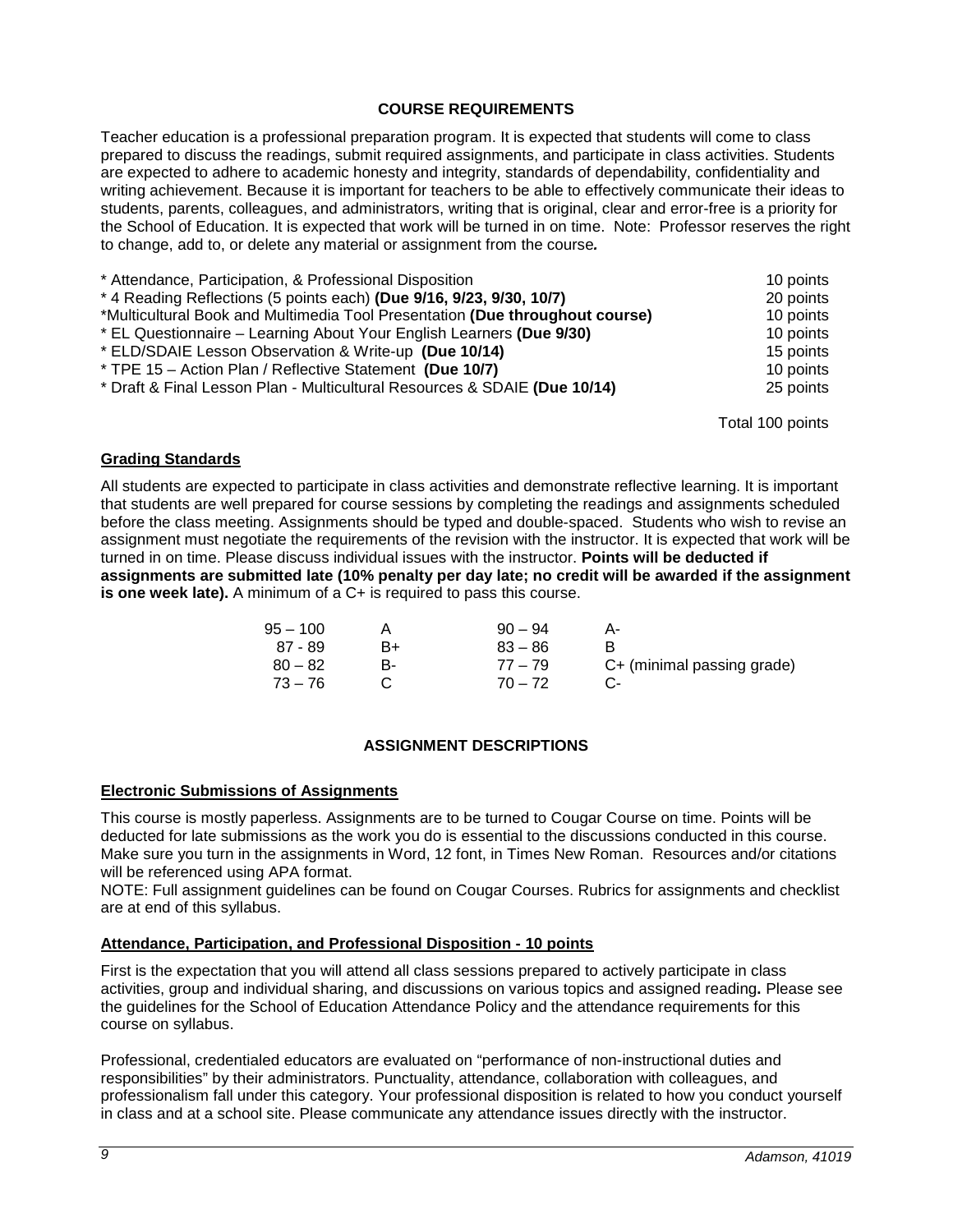# <span id="page-9-0"></span>**Reading Reflections (4 reflections X 5 points each) - 20 points**

#### **Due 9/16, 9/23, 9/30, 10/7**

Reflections based on your reading assignments are due on the dates listed on your course outline. Submit electronic copies of the reading reflections on our Cougar Course. Reflections must include connections that can be made between your reaction to the text and teaching English Learners, with specific examples from your classroom observation experiences, tutoring, or other personal experiences in diverse settings. Think about the "take aways" and your interaction with the text. What are things you would like to implement or take from the readings that are important to you as a future teacher? The reading reflections are a way to verify that the assigned readings for that week have been completed. Resources and/or citations will be referenced using APA format.

| Criteria                                                                                   | Developing                                                                                                                                                                                                                                                                                                                                                                                                                                                                                                             | Approaching                                                                                                                                                                                                                                                                                                                                                                                                                                                                            | <b>Meets</b>                                                                                                                                                                                                                                                                                                                                                                                                                                                                                   |
|--------------------------------------------------------------------------------------------|------------------------------------------------------------------------------------------------------------------------------------------------------------------------------------------------------------------------------------------------------------------------------------------------------------------------------------------------------------------------------------------------------------------------------------------------------------------------------------------------------------------------|----------------------------------------------------------------------------------------------------------------------------------------------------------------------------------------------------------------------------------------------------------------------------------------------------------------------------------------------------------------------------------------------------------------------------------------------------------------------------------------|------------------------------------------------------------------------------------------------------------------------------------------------------------------------------------------------------------------------------------------------------------------------------------------------------------------------------------------------------------------------------------------------------------------------------------------------------------------------------------------------|
|                                                                                            | 1-2 Points                                                                                                                                                                                                                                                                                                                                                                                                                                                                                                             | 3-4 Points                                                                                                                                                                                                                                                                                                                                                                                                                                                                             | <b>5 Points</b>                                                                                                                                                                                                                                                                                                                                                                                                                                                                                |
| TPE <sub>7</sub><br><b>English Learners</b><br>and<br>Followed<br>Reflection<br>Guidelines | Candidate demonstrated<br>none/limited knowledge and<br>application of pedagogical<br>theories, principles, and<br>instructional practices for<br>comprehensive instruction<br>of ELs. Candidate<br>integrated none/limited<br>personal thoughts,<br>connections, & experiences<br>in achieving new insights.<br>Candidate followed<br>none/limited directions on<br>how to structure and submit<br>reading reflection.<br>Candidate demonstrated<br>none/limited<br>engagement/participation in<br>group discussions. | Candidate demonstrated<br>some knowledge and<br>application of pedagogical<br>theories, principles, and<br>instructional practices for<br>comprehensive instruction<br>of ELs.<br>Candidate integrated some<br>personal thoughts,<br>connections, & experiences<br>in achieving new insights.<br>Candidate followed some<br>directions on how to<br>structure and submit<br>reading reflection.<br>Candidate demonstrated<br>some<br>engagement/participation in<br>group discussions. | Candidate demonstrated<br>knowledge and application<br>of pedagogical theories,<br>principles, and instructional<br>practices for<br>comprehensive instruction<br>of ELs.<br>Candidate integrated<br>personal thoughts,<br>connections, experiences<br>& questions in achieving<br>new insights.<br>Candidate has followed all<br>directions on how to<br>structure and submit<br>reading reflection.<br>Candidate demonstrated<br>full engagement &<br>participation in group<br>discussions. |

#### **Reading Reflection Rubric**

#### <span id="page-9-1"></span>**Multicultural Book & Multimedia Tool Presentation - 10 points**

#### **Due: Presentations due throughout course**

Select and present a multicultural book and a multicultural website/app/multimedia tool that represent the heritage, culture, language or social justice issues pertaining to students in K-8 education. This culturally responsive literature/media tool is essential to reaching all students, to introduce a lesson, or augment a topic (ie., immigration, diversity, traditions, customs, family, etc.) or a resource to you as an educator. It would be great if the book and/or media site is a bilingual resource. You will bring the book to class and show us the website/multimedia tool by making a *short presentation on how you would use them in your class* and *the type of activities that would stem from ELD Standards, you could do with these resources to teach about a theme/ content and elicit language development*. Our CSUSM library has a wonderful children's library with many bilingual books at the Barahona Center on the 5th floor. Examples will be provided in class. Students will sign-up for a 10 minute presentation. Presentations will be ongoing throughout the semester.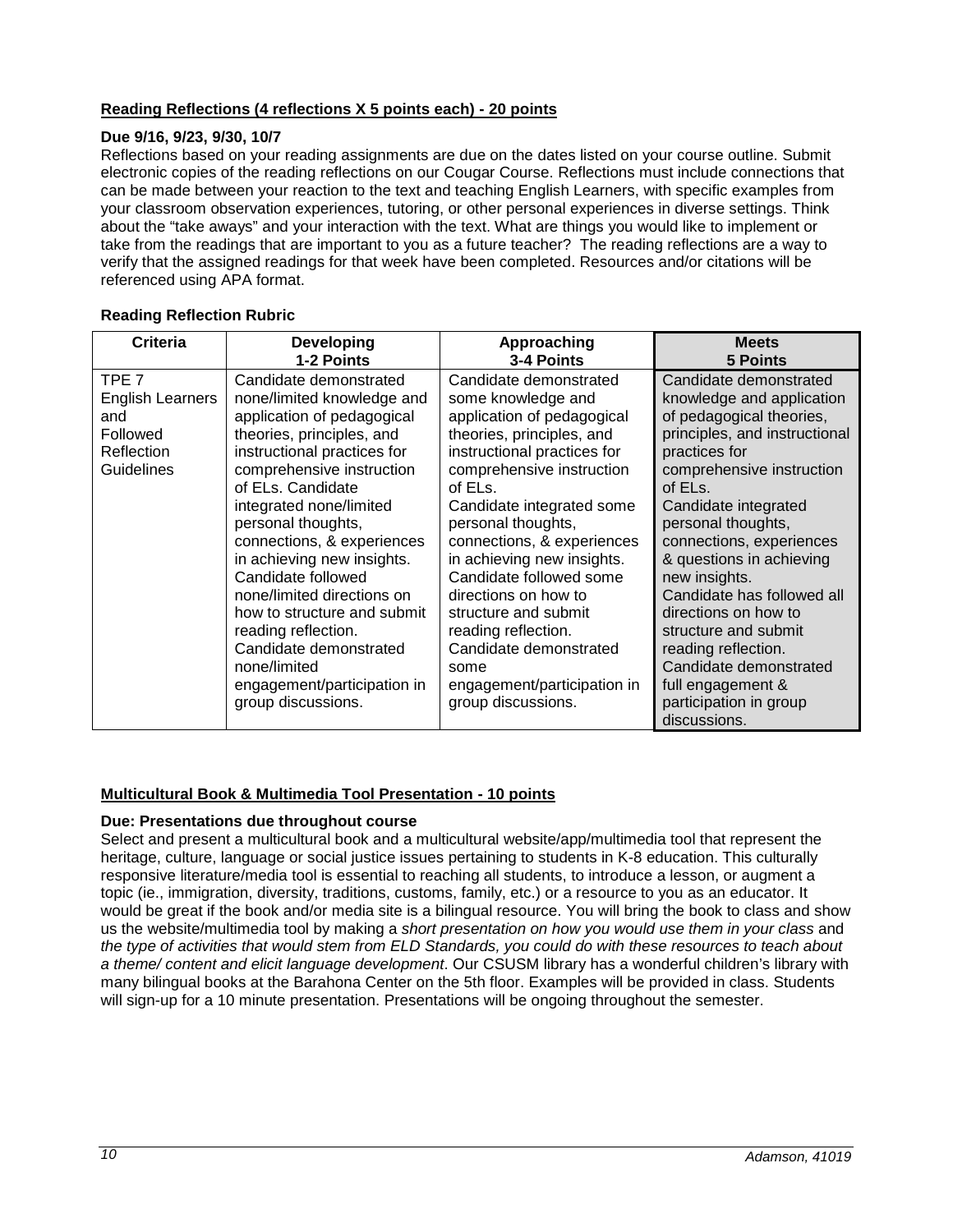# <span id="page-10-0"></span>**Multicultural Multimedia Book Presentation Rubric – 10 Points**

| Criteria         | <b>Developing</b><br>5-6 Points | Approaching<br>7-8 Points    | <b>Meets</b><br>9-10 Points    |
|------------------|---------------------------------|------------------------------|--------------------------------|
| TPE <sub>7</sub> | Candidate may not know          | Candidate knows how to       | Candidate knows how to         |
| Lesson meets     | how to select multicultural     | select good multicultural    | select excellent multicultural |
| Teaching         | books & multimedia              | books & multimedia           | books & multimedia             |
| English          | tool/websites grounded in       | tool/websites grounded in    | tool/websites grounded in      |
| Learners         | the principles of critically    | the principles of critically | the principles of critically   |
|                  | responsive literature that      | responsive literature that   | responsive teaching that       |
| <b>TPE 15</b>    | address issues of social        | address issues of social     | address issues of social       |
| Lesson meets     | justice and equity for          | justice and equity for       | justice and equity for         |
| Social Justice   | diverse populations.            | diverse populations.         | diverse populations.           |
| and Equity       | Presentation techniques did     | Presentation techniques      | <b>Excellent presentation</b>  |
|                  | not enhanced book/website:      | enhanced book/website.       | techniques enhanced            |
|                  | lacked vividness.               | Book/multimedia tool         | book/website: engaging and     |
|                  | Book/multimedia tool            | related activities shared    | vivid.                         |
|                  | related activities shared       | with class.                  | Book/multimedia tool &         |
|                  | with class.                     |                              | related activities shared      |
|                  |                                 |                              | with class.                    |

# <span id="page-10-1"></span>**English Learner Questionnaire – Learning about Your English Learners - 10 points**

#### **Due: 9/30**

In class, students will work in groups to write lists of questions to ascertain information about their English Learners (ELs) in the following areas: linguistic background; academic language abilities, content knowledge, and skills; physical, social and emotional development; cultural and health considerations; and interests and aspirations. From these lists, each student will create a questionnaire that can be administered to his/her ELs. Try to think of questions that elicits language from your EL students, not just "yes" or "no" answers. Think about the language proficiency of your students. Indicate the grade level and possible PLD level of the students. You may add directions, introduction, or decorate it with border or clip art to make it attractive to your students (optional).

You will administer the questionnaire to an EL student. You will reflect on your questions & student responses. What did you find valuable about this process? How would you improve your questionnaire? How did you elicit information to help you plan for instruction and get to know your EL students better? After administering your questionnaire to an EL student, upload your questionnaire with a paragraph reflection on our Cougar Course by the due date. Share your findings in class.

# <span id="page-10-2"></span>**El Questionnaire-10 Points**

| Criteria                                 | <b>Developing</b><br>2 Point                                                                                                                                                                  | Approaching<br><b>3 Points</b>                                                                                                                                                              | <b>Meets</b><br>5 Points                                                                                                                                                                                                           |
|------------------------------------------|-----------------------------------------------------------------------------------------------------------------------------------------------------------------------------------------------|---------------------------------------------------------------------------------------------------------------------------------------------------------------------------------------------|------------------------------------------------------------------------------------------------------------------------------------------------------------------------------------------------------------------------------------|
| Learning<br>About<br>English<br>Learners | Teacher candidate had<br>incomplete information to<br>ascertain background of<br>ELs. Candidate's questions<br>briefly address all the topics.<br>Writing didn't followed<br>format given.    | Teacher candidate had<br>adequate information to<br>ascertain background of<br>ELs. Candidate's questions<br>addressed some of the<br>topics. Writing followed<br>format given.             | Teacher candidate provided<br>excellent information to<br>ascertain background of ELs.<br>Candidate's questions clearly &<br>effectively addressed the<br>topics. Writing was focused and<br>well organized.                       |
| Interview<br>Guidelines                  | Candidate followed few<br>directions on how to<br>structure and submit<br>questionnaire.<br>Demonstrated limited<br>engagement & participation<br>in class activities & group<br>discussions. | Candidate followed some<br>directions on how to<br>structure and submit<br>questionnaire. Demonstrated<br>some engagement &<br>participation in class<br>activities & group<br>discussions. | Candidate followed all<br>directions on how to structure<br>and submit questionnaire<br>(referred to directions given in<br>class). Demonstrated full<br>engagement & participation in<br>class activities & group<br>discussions. |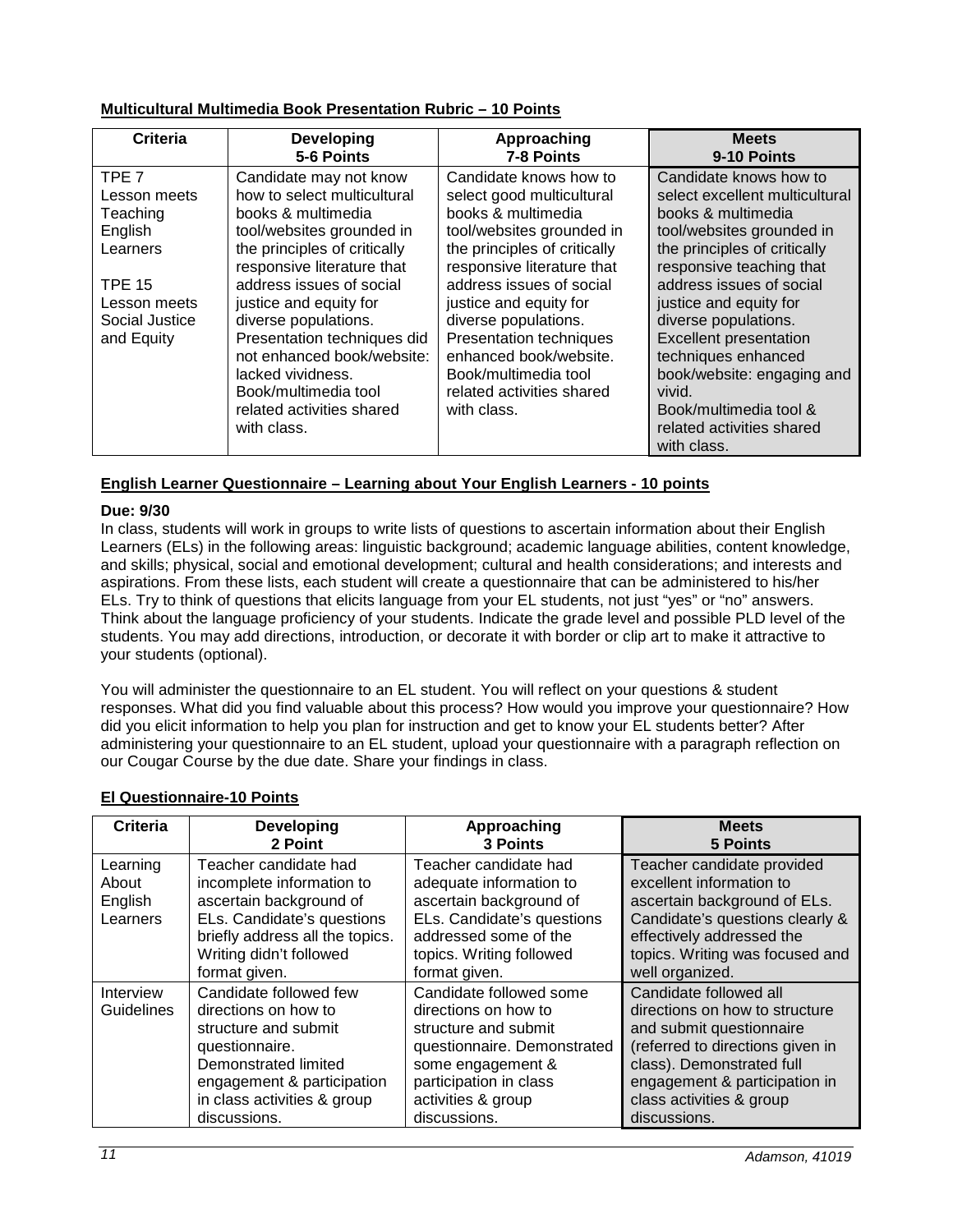# <span id="page-11-0"></span>**ELD / Sheltered Instruction Lesson Observation - 15 points**

#### **Due: 10/14**

For this assignment you will observe an English Language Development or Sheltered Instruction [Specially Designed Academic Instruction in English (SDAIE) or Sheltered Instruction Observation Protocol (SIOP)] lesson at your student teaching school site or online. Your observation can be in any classroom with English Learners (ELD, SDAIE / Sheltered, or "mainstream"). You will first predict (hypothesize) what SIOP strategies you believe you will be observing during the lesson. Your observation write-up should include a description of the classroom, the SIOP techniques the teacher used, and how the students interacted with the lesson and peers. You will use the SIOP Protocol located in your textbook on pp. 292-293 as a checklist (data collection) and guideline for what to look for in an effective lesson for English Learners. In your write-up, you will also discuss your hypothesis about the strategies and the results. Then think of how (if necessary) you would modify the lesson/activity observed in light of the information and knowledge gained in the course. Submit an electronic copy of the lesson observation to our Cougar Course (3-5 pages maximum). Share your findings in class.

# <span id="page-11-1"></span>**ELD/SDAIE Lesson Observation - 15 Points**

| Criteria                                                        | <b>Developing</b><br>1-2 Points                                                                                                                                                                                                                                                                                                                                                                              | Approaching<br>3-4 Points                                                                                                                                                                                                                                                                                                                                                                                                   | <b>Meets</b><br><b>5 Points</b>                                                                                                                                                                                                                                                                                                                                                                                |
|-----------------------------------------------------------------|--------------------------------------------------------------------------------------------------------------------------------------------------------------------------------------------------------------------------------------------------------------------------------------------------------------------------------------------------------------------------------------------------------------|-----------------------------------------------------------------------------------------------------------------------------------------------------------------------------------------------------------------------------------------------------------------------------------------------------------------------------------------------------------------------------------------------------------------------------|----------------------------------------------------------------------------------------------------------------------------------------------------------------------------------------------------------------------------------------------------------------------------------------------------------------------------------------------------------------------------------------------------------------|
| TPE <sub>7</sub><br>Teaching<br>English<br>Language<br>Learners | Teacher candidate is<br>unable to determine if<br>instructional practices and<br>adaptations to lesson<br>observed are consistent<br>with pedagogical theories,<br>access to the state-adopted<br>content standards, and<br>differentiated instruction for<br>English language learners.<br>Candidate has not<br>mentioned how to modify or<br>supplement lesson from<br>knowledge learned in the<br>course. | Teacher candidate is<br>partially able to determine if<br>instructional practices and<br>adaptations to lesson<br>observed are consistent<br>with pedagogical theories,<br>access to the state-adopted<br>content standards, and<br>differentiated instruction for<br>English language learners.<br>Candidate has made some<br>mention on how to modify<br>or supplement lesson from<br>knowledge learned in the<br>course. | Teacher candidate is able<br>to determine if instructional<br>practices and adaptations<br>to lesson observed are<br>consistent with pedagogical<br>theories, access to the<br>state-adopted content<br>standards, and<br>differentiated instruction for<br>English language learners.<br>Candidate has clearly<br>explained how to modify or<br>supplement lesson from<br>knowledge learned in the<br>course. |
| <b>TPE 15</b><br>Social Justice<br>And Equity                   | Candidate of English<br>learners is unaware if<br>lesson observed values<br>socially equitable teaching,<br>learning, and schooling in a<br>variety of organizational<br>settings in public education.                                                                                                                                                                                                       | Candidate of English<br>learners is partially aware if<br>lesson observed values<br>socially equitable teaching,<br>learning, and schooling in a<br>variety of organizational<br>settings in public education.                                                                                                                                                                                                              | Candidate of English<br>learners is very aware if<br>lesson observed values<br>socially equitable teaching,<br>learning, and schooling in a<br>variety of organizational<br>settings in public education<br>by examples given in the<br>write-up.                                                                                                                                                              |
| Guidelines:<br><b>SDAIE</b><br>Observation                      | Candidate has followed few<br>directions on how to<br>structure and submit<br>observation. Candidate has<br>not attached a completed<br>SIOP checklist.                                                                                                                                                                                                                                                      | Candidate has followed<br>some directions on how to<br>structure and submit<br>observation. Candidate has<br>attached a partial SIOP<br>checklist with some notes<br>used during observation.                                                                                                                                                                                                                               | Candidate has followed all<br>directions on how to<br>structure and submit<br>observation. Candidate has<br>attached a completed SIOP<br>checklist with notes used<br>during observation.                                                                                                                                                                                                                      |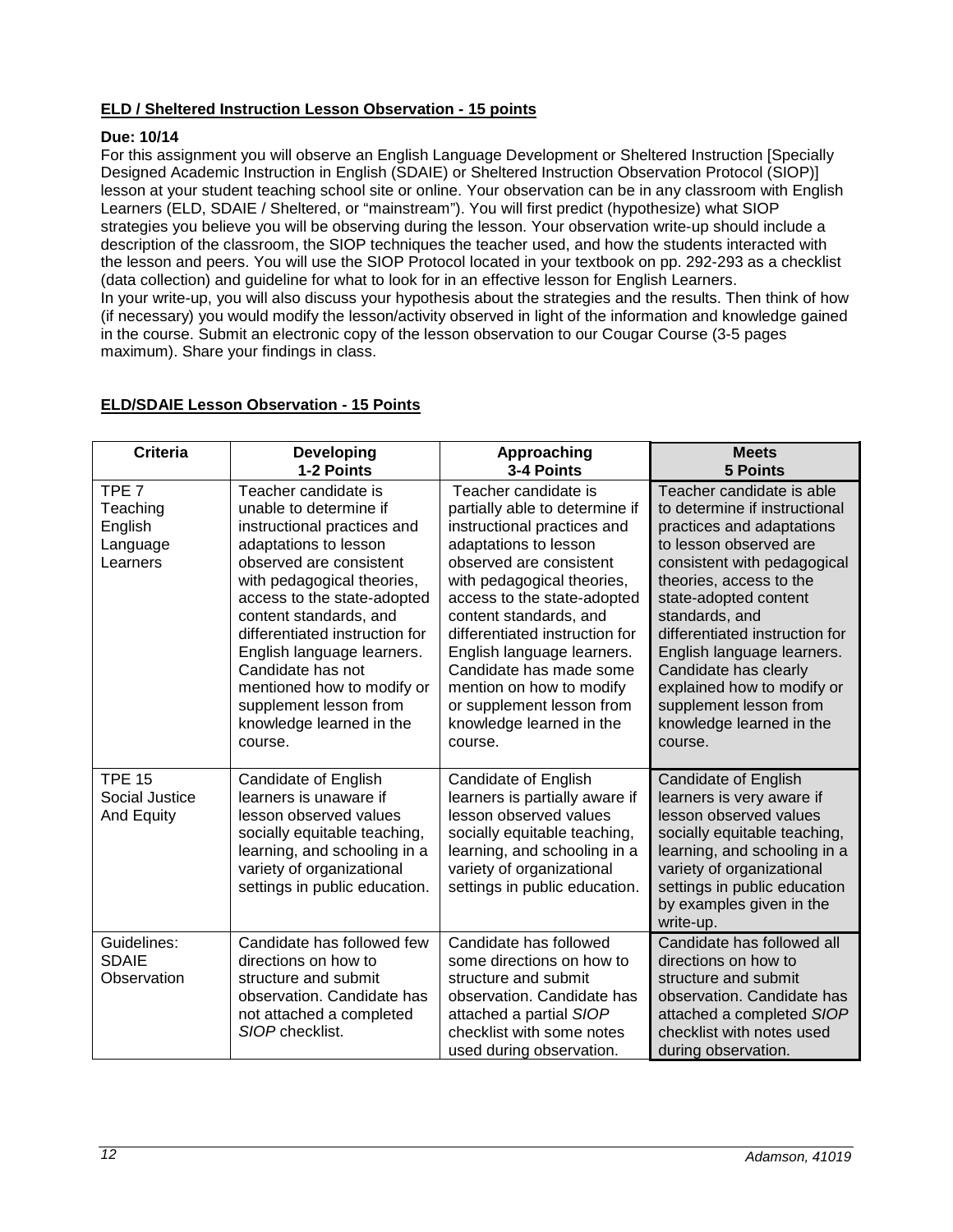# <span id="page-12-0"></span>**TPE 15 – Action Plan / Reflective Statement - 10 points**

# **Due: 10/7**

In this course, you are specifically responsible for demonstrating that you have met TPE 15: Social Justice and Equity in your coursework. Each student will *create a personalized diversity / social justice action plan*  designed specifically for his/her English learners and/or their parents. Your plan will discuss how you, as a future teacher of English Learners, will address an issue of diversity, social justice and/or equity in your school classroom. Your plan will include the following; identifying / defining the issue you have chosen to address, a description of the English Learners and/or parents your plan is designed for, a reflection of the reasons you chose the issue, and a description of the personalized action plan (specific activities) you have created. Your action plan and reflective statement MUST reference TPE 15 so that you are demonstrating how you have met the TPE through this assignment.

| Criteria                                                                                                     | <b>Developing</b><br>2 Point                                                                                                                                                                                                             | Approaching<br>3 Points                                                                                                                                                                                                                | <b>Meets</b><br>5 Points                                                                                                                                                                                                                                                                                                      |
|--------------------------------------------------------------------------------------------------------------|------------------------------------------------------------------------------------------------------------------------------------------------------------------------------------------------------------------------------------------|----------------------------------------------------------------------------------------------------------------------------------------------------------------------------------------------------------------------------------------|-------------------------------------------------------------------------------------------------------------------------------------------------------------------------------------------------------------------------------------------------------------------------------------------------------------------------------|
| <b>TPE 15</b><br><b>Action Plan</b><br>/ Reflective<br>Statement<br>meets<br>Social<br>Justice<br>and Equity | Candidate does not<br>address or clearly define an<br>issue of social justice and<br>equity in the action plan /<br>reflective statement.<br>Activities for action plan are<br>scant or inappropriate for<br>EL students and/or parents. | Candidate addresses and<br>defines an issue of social<br>justice and equity<br>adequately in the action<br>plan / reflective statement.<br>Activities for action plan are<br>adequate for EL students<br>and/or parents.               | Candidate fully understands and<br>can apply issues of social justice<br>and equity for ELs. Candidate<br>clearly addresses and provides<br>excellent description of an issue<br>in the action plan / reflective<br>statement that is grounded in<br>TPE 15. Activities are<br>appropriate for EL students<br>and/or parents. |
| <b>Guidelines</b>                                                                                            | Candidate has followed few<br>directions on how to<br>structure and submit Action<br>Plan / Reflective Statement.<br>Limited preparation &<br>participation in peer review<br>and analysis could have<br>affected outcome.               | Candidate has followed<br>some directions on how to<br>structure and submit Action<br>Plan /<br>Reflective Statement.<br>Partial or full preparation &<br>participation in peer review<br>and analysis could have<br>affected outcome. | Candidate has followed all<br>directions on how to structure<br>and submit Action Plan /<br>Reflective Statement, Full<br>preparation and participation in<br>peer review and analysis is<br>evident.                                                                                                                         |

# <span id="page-12-1"></span>**TPE Action Plan Rubric – 10 Points**

# <span id="page-12-2"></span>**Draft & Final Sheltered Instruction (SDAIE/SIOP) / Multicultural Lesson Plan - 25 points**

#### **Due: 10/14**

Applying the Sheltered Instruction [Specially Designed Academic Instruction in English (SDAIE) or Sheltered Instruction Observation Protocol (SIOP)] methodologies and principles you have learned in class, you will *create a SDAIE/SIOP lesson plan* that includes an accurate assessment plan, instructional strategies, and interactive activities that are appropriate for English Learners at various proficiency levels. You will write and present a lesson plan that clearly delineates how every student will be a successful learner by providing universal access to diverse students (e.g., gifted, English Learners, special needs, struggling learners). This is a group task (2-4 students) and members will need to coordinate unit lessons around a central theme.

In addition, you will have the opportunity to *collect multicultural resources* (books, websites, articles, videos, apps, etc.), that are rooted in multicultural education / social justice and equity for students. The term "multicultural" includes the following categories; race or ethnicity, gender, religion, sexual orientation, socioeconomic status, age, and physical or mental ability and language.

There will be opportunities to work on lesson plans during some class sessions and receive feedback from instructor. Students will apply what they have learned from the readings, class discussions, and their classroom experiences. Detailed information on assignments will be shared in class. Students will have the opportunity to *present their Multicultural Unit Plan & Resources in class*. All drafts and final lesson plans will be submitted to Cougar Course.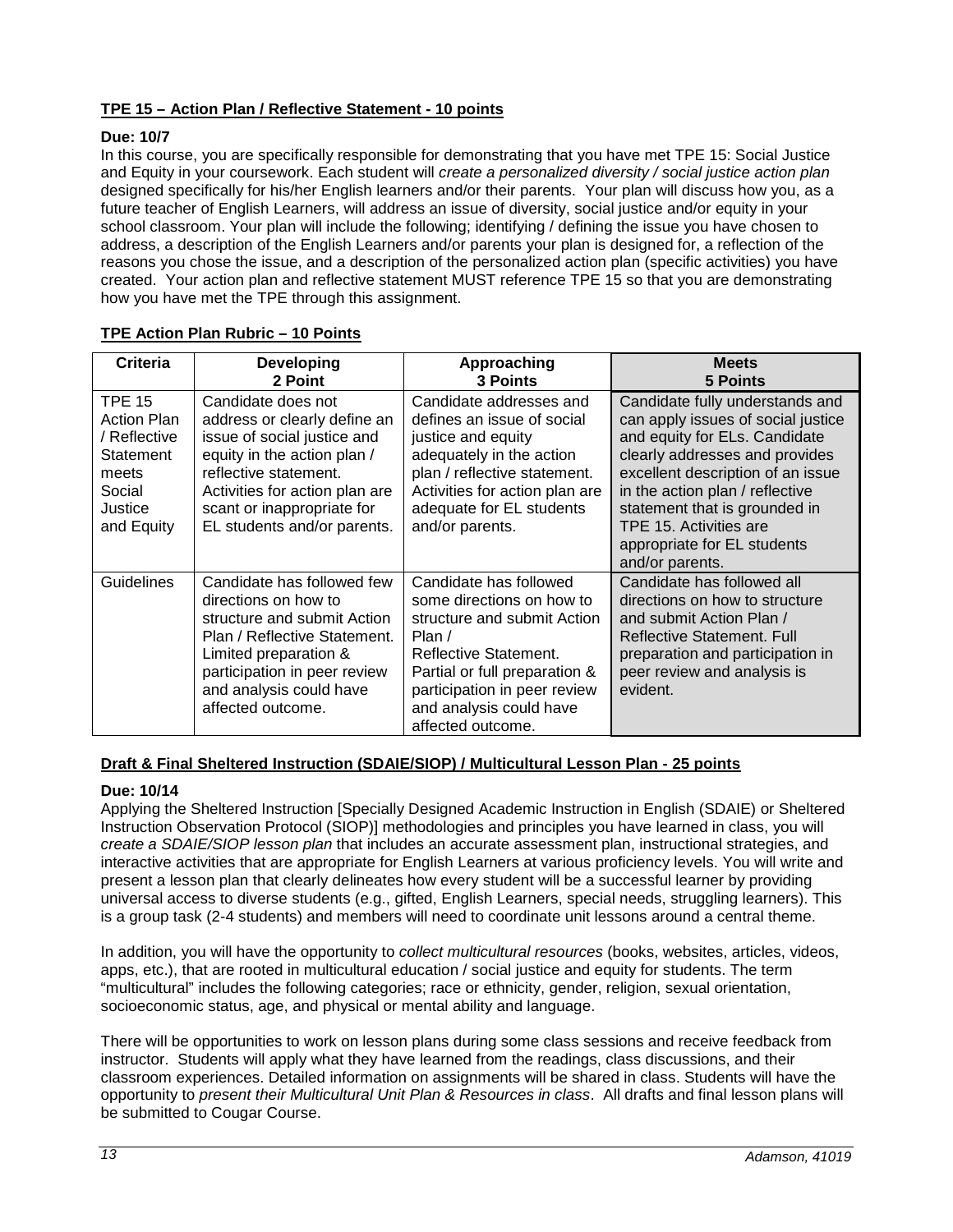# <span id="page-13-0"></span>**Multicultural Thematic Unit-Lesson Plan Rubric- 25 Points**

| <b>Criteria</b>                                                         | <b>Developing</b><br>0-2 Points                                                                                                                                                                                                                                          | Approaching<br>3-4 Points                                                                                                                                                                                                                                                                                          | <b>Meets</b><br><b>5 Points</b>                                                                                                                                                                                                                                                                                                   |
|-------------------------------------------------------------------------|--------------------------------------------------------------------------------------------------------------------------------------------------------------------------------------------------------------------------------------------------------------------------|--------------------------------------------------------------------------------------------------------------------------------------------------------------------------------------------------------------------------------------------------------------------------------------------------------------------|-----------------------------------------------------------------------------------------------------------------------------------------------------------------------------------------------------------------------------------------------------------------------------------------------------------------------------------|
| TPE <sub>7</sub><br>Lesson meets<br><b>Teaching English</b><br>Learners | Candidates know and can<br>apply few of the<br>pedagogical theories,<br>principles, and instructional<br>practices for English<br>learners. Candidates do not<br>comprehend key academic<br>concepts and ideas for the<br>development of a<br>SDAIE/SIOP lesson.         | Candidates know some<br>pedagogical theories,<br>principles, and instructional<br>practices for English<br>learners. Candidates<br>partially apply pedagogy in<br>a comprehensive manner.<br>Some of the SDAIE/SIOP<br>lesson components are<br>included, but ideas are<br>partially developed or<br>inconsistent. | Candidates know and can<br>apply pedagogical theories,<br>principles, and instructional<br>practices for<br>comprehensive instruction<br>of all English learners.<br>SDAIE/SIOP lesson<br>components are clearly<br>stated and developed in<br>lessons.                                                                           |
| <b>TPE 15</b><br>Lesson meets<br>Social Justice<br>and Equity           | Candidates do not address<br>issues of social justice and<br>equity in the classroom, and<br>lessons are not designed for<br>students from diverse<br>backgrounds. Multicultural<br>resources are scant or<br>inappropriate for EL<br>students or lesson.                | Candidates have<br>addressed some issues of<br>social justice and equity.<br>Lessons partly include<br>instructional practices for<br>diverse students and are<br>inconsistently grounded in<br>theories of multicultural<br>education.                                                                            | Candidates know and can<br>apply issues of social<br>justice and equity in the<br>classroom. Lessons include<br>instructional strategies that<br>are grounded in<br>multicultural education, and<br>provide equitable outcomes<br>for all students from<br>different linguistic, cultural,<br>social and economic<br>backgrounds. |
| Differentiated<br>Instruction<br>(edTPA)                                | Candidate demonstrated<br>limited or no differentiation<br>of instruction/assessments.                                                                                                                                                                                   | Candidate incorporated<br>some differentiate<br>instruction and<br>assessments for levels.                                                                                                                                                                                                                         | Candidate can clearly<br>differentiate instruction and<br>assessments for various<br>levels.                                                                                                                                                                                                                                      |
| Academic<br>Language<br>(edTPA)                                         | Candidate demonstrated<br>limited or no evidence of<br>academic language<br>instruction.                                                                                                                                                                                 | Candidate incorporated<br>some evidence of<br>academic language<br>instruction.                                                                                                                                                                                                                                    | Candidate clearly<br>incorporated academic<br>language development in<br>lesson/assessments.                                                                                                                                                                                                                                      |
| Guidelines:<br><b>SDAIE</b> lesson<br>Plan                              | Candidate has followed few<br>directions on how to<br>structure and submit<br>SDAIE/SIOP lesson Plan.<br>Limited participation in<br>class/group preparation &<br>planning could have<br>affected outcome. Limited<br>resources appropriate for<br>multicultural lesson. | Candidate has followed<br>some directions on how to<br>structure and submit<br>SDAIE/SIOP lesson Plan.<br>Partial or full participation<br>in class/group preparation<br>& planning could have<br>affected outcome.<br>Resources reflected some<br>appropriate resources for<br>multicultural lesson.              | Candidate has followed all<br>directions on how to<br>structure and submit<br>SDAIE/SIOP lesson Plan.<br>Full participation in<br>class/group preparation &<br>planning is evident. All<br>resources/books highly<br>appropriate for<br>multicultural lesson.                                                                     |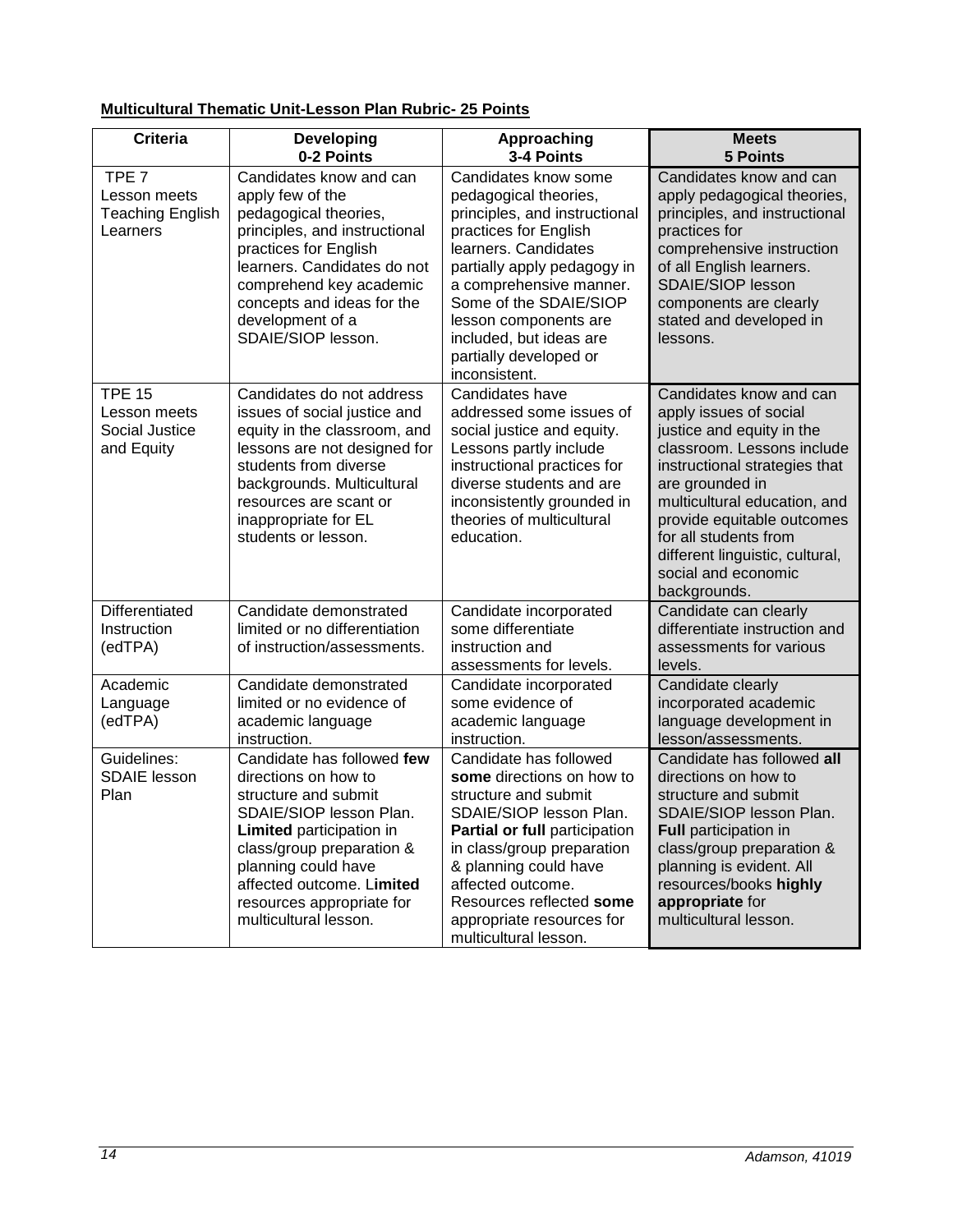# **SCHEDULE/COURSE OUTLINE**

<span id="page-14-0"></span>

| <b>Date</b>     | <b>Topic</b>                                                                                                                                                                                                                                                                                                                                                                                                                                                                              | <b>Assignment (if any)</b>                                                                                                                                                                                                                                                                                                                                                                                                         |  |
|-----------------|-------------------------------------------------------------------------------------------------------------------------------------------------------------------------------------------------------------------------------------------------------------------------------------------------------------------------------------------------------------------------------------------------------------------------------------------------------------------------------------------|------------------------------------------------------------------------------------------------------------------------------------------------------------------------------------------------------------------------------------------------------------------------------------------------------------------------------------------------------------------------------------------------------------------------------------|--|
| Session<br>9/2  | <b>Seeing Multiculturalism</b><br>Introduction / Overview / Syllabus<br>Who are English Learners (ELs)?<br>Who are Long Term English<br>Learners (LTELs)?<br>Second Language Acquisition - L2<br>$\bullet$<br><b>Theories and Research</b><br>History & Politics of Bilingual<br>$\bullet$<br>Education<br>Identification of EL students -<br>$\bullet$<br><b>CELDT &amp; ELPAC Assessments</b><br><b>Explain Reading Reflections &amp; MC</b><br>$\bullet$<br>Book/Multimedia Assignment | <b>Readings:</b><br>SIOP Ch1 Sheltered Instruction<br>_SIOP Ch2 Lesson Preparation<br>Dove Ch1 Not-So Common Learners (NSCL) -<br>Intro<br>Cougar Course: Forbidden Language (Gándara &<br>Hopkins, 2010)<br><b>Assignments Due:</b><br>Readings and be prepared to discuss<br>$\bullet$<br>Bring copy of syllabus or have it<br>$\bullet$<br>electronically available<br>Sign-up for MC Book/Multimedia<br>presentations in class |  |
| Session<br>9/9  | <b>Second Language Development</b><br>What is Sheltered Instruction?<br>SIOP Components/Checklist<br>Language and Content Objectives<br>$\bullet$<br><b>Building Background</b><br>$\bullet$<br>Comprehensible Input & Strategies<br>$\bullet$<br>Explain & develop EL Questionnaire<br>$\bullet$                                                                                                                                                                                         | <b>Readings:</b><br>SIOP Ch3 Building Background<br>SIOP Ch4 Comprehensible Input<br>_SIOP Ch5 Strategies<br><b>Assignments Due:</b><br>Readings and be prepared to discuss<br>$\bullet$<br><b>MC Book/Multimedia Presentations</b><br>$\bullet$                                                                                                                                                                                   |  |
| Session<br>9/16 | ELs at the core<br>2012 ELD Standards and PLDs<br>Differentiating Instruction<br>Common Core S/L Strategies<br>$\bullet$<br>Lesson Development: Student<br>$\bullet$<br>Interaction<br>Discuss ELD/CCSS Standards<br>Explain SDAIE/ELD Lesson<br>$\bullet$<br>Observation and Write-up                                                                                                                                                                                                    | Readings:<br>SIOP Ch6 Interaction<br>_SIOP Ch7 Practice/Application<br>Dove Ch7 - NSCL Core Speaking/Listening<br><b>Strategies</b><br><b>Assignments Due:</b><br><b>Reading Reflection 1</b><br>$\bullet$<br>Download ELD Standards, CDE Website;<br>and Common Core State Standards<br>MC Book/Multimedia Presentations<br>$\bullet$                                                                                             |  |
| Session<br>9/23 | <b>Engagement and Comprehension</b><br>Lesson Delivery<br>Formative and Summative<br>Assessments, DOK<br>Academic Language/ Language<br>Forms and Functions<br>2012 ELD Standards Appendix B:<br>Learning About How English Works<br>Scaffolding<br>2012 ELD Standards Appendix C:<br>$\bullet$<br><b>Theoretical Foundations</b><br><b>Explain SIOP/SDAIE Multicultural</b><br>Lesson                                                                                                    | Readings:<br>SIOP Ch8 Lesson Delivery<br>SIOP Ch9 Review & Assessment<br>Dove Ch2 NSCL Strategies Academic Lang. Dev.<br>Cougar Course: Building Academic Vocabulary<br>(Short & Echevarria, 2016)<br><b>Assignments Due:</b><br><b>Reading Reflection 2</b><br>$\bullet$<br>MC Book/Multimedia Presentations<br>$\bullet$                                                                                                         |  |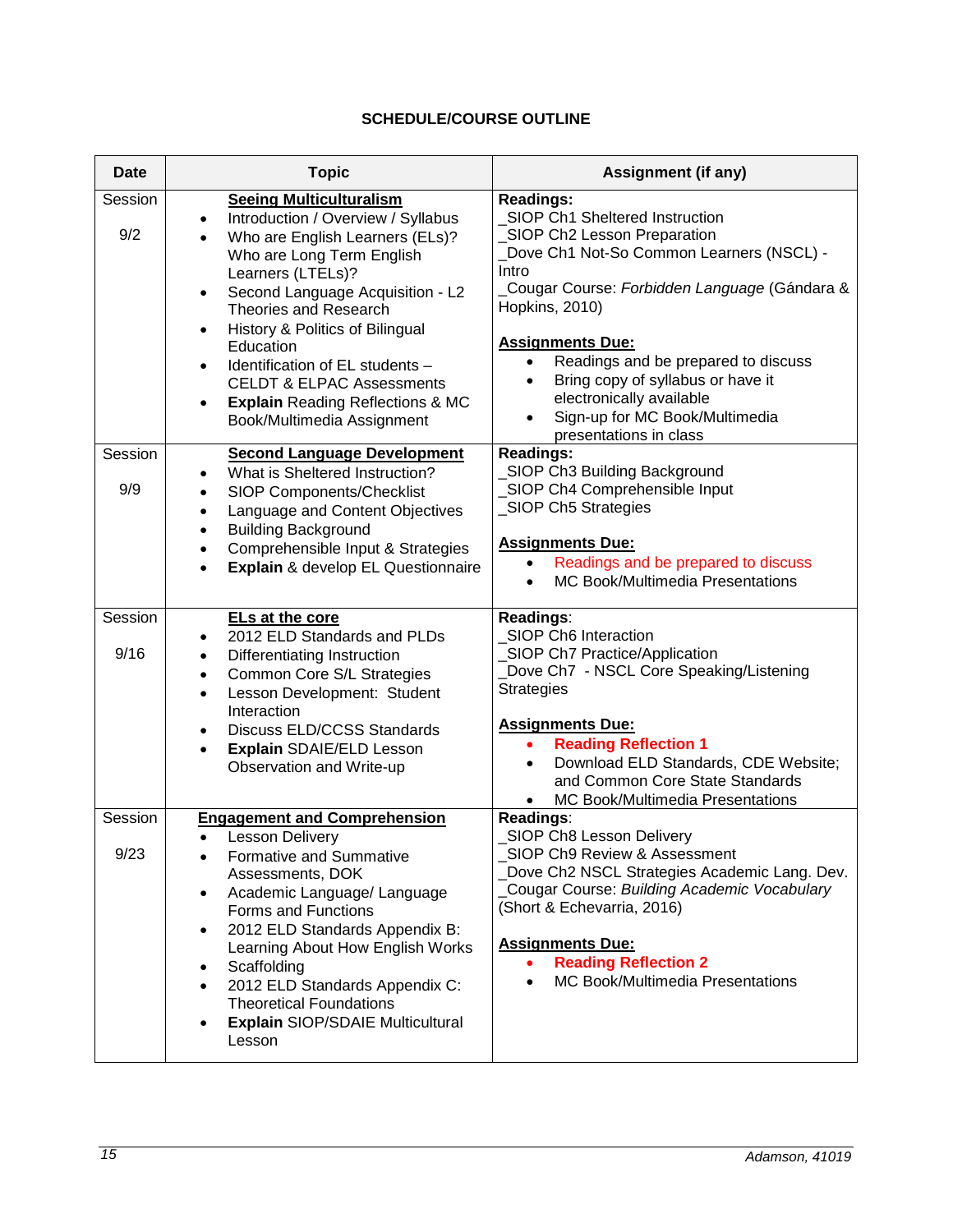| Date                 | <b>Topic</b>                                                                                                                                                                                                                                                                                                                                             | Assignment (if any)                                                                                                                                                                                                                                                                                                                                                                                                                                                                                                                                                                           |
|----------------------|----------------------------------------------------------------------------------------------------------------------------------------------------------------------------------------------------------------------------------------------------------------------------------------------------------------------------------------------------------|-----------------------------------------------------------------------------------------------------------------------------------------------------------------------------------------------------------------------------------------------------------------------------------------------------------------------------------------------------------------------------------------------------------------------------------------------------------------------------------------------------------------------------------------------------------------------------------------------|
| Session<br>5<br>9/30 | <b>Culturally Responsive Teaching</b><br><b>GLAD</b><br>2012 ELD Standards Appendix A:<br>Foundational Literacy Skills for ELs<br><b>ELA/ELD Framework</b><br>$\bullet$<br>How to use textbooks with ELs<br>$\bullet$<br><b>Share EL Questionnaire Outcomes</b><br>$\bullet$<br><b>Explain TPE 15 Action Plan</b><br>$\bullet$<br>Workshop - lesson plan | Readings:<br>Dove Ch4 NSCL Informational Texts<br>Dove Ch5 NSCL Foundational Skills Strategies<br><b>Assignments Due:</b><br><b>Reading Reflection 3</b><br>$\bullet$<br><b>English Learner Questionnaire</b><br>$\bullet$<br>Bring your Draft of TPE15 for peer review<br>$\bullet$<br>Bring your lesson draft from EDMS 511 or<br>$\bullet$<br>521 so we can add our components for<br>ELs<br>Bring necessary materials to develop<br>lesson plan<br>Submit & share EL Questionnaire<br>$\bullet$<br>outcomes - Learning About Your English<br>Learners<br>MC Book/Multimedia Presentations |
| Session<br>10/7      | <b>Special Concerns, Considerations and</b><br><b>Situations</b><br>Special Education Issues Re: ELs<br>Making content accessible to ELs<br>$\bullet$<br>Transferable Skills between<br>$\bullet$<br>Spanish/English<br>Teaching with the Brain in Mind<br>$\bullet$<br>Workshop - lesson plan                                                           | Readings:<br>SIOP Ch10 RTI, Special Ed. and ELs<br>Dove Ch6 NSCL Writing Strategies<br>Cougar Course: Distinguish Disability from<br>Linguistic Differences (Echevarria, Richards-Tutor<br>& Vogt, 2015)<br><b>Assignments Due:</b><br><b>Reading Reflection 4</b><br>$\bullet$<br><b>TPE 15 Action Plan</b><br>$\bullet$<br>MC Book/Multimedia Presentations<br>$\bullet$<br>Bring your MC Lesson draft for peer review<br>$\bullet$<br>& feedback. Make changes and then<br>submit your MC lesson Plan drafts to CC<br>Bring necessary materials to work on<br>$\bullet$<br>lesson plan     |
| Session<br>10/14     | <b>Putting All In Perspective</b><br>Feedback on lesson plans<br>Involving Parents, Families, and<br>$\bullet$<br><b>Communities of ELs</b><br>Becoming Bilingual - dual language<br>$\bullet$<br>education                                                                                                                                              | <b>Readings:</b><br>Cougar Course: Latino Parents (Quezada, et. al,<br>2003)<br><b>Assignments Due:</b><br><b>ELD / SDAIE Lesson Observation Write-</b><br>$\bullet$                                                                                                                                                                                                                                                                                                                                                                                                                          |
|                      | <b>Debrief ELD/SDAIE Observations</b><br>Final conferences with instructor<br>$\bullet$<br>about lesson plans<br>Workshop - lesson plan<br>$\bullet$                                                                                                                                                                                                     | Up<br><b>MC Book/Multimedia Presentations</b>                                                                                                                                                                                                                                                                                                                                                                                                                                                                                                                                                 |
| Session<br>10/21     | <b>Thinking Globally</b><br>Project Based Learning (PBL) and<br>$\bullet$<br>English Language Learning<br>21st Century learning - Global<br>$\bullet$<br><b>Learning Networks</b><br>Sharing action plans and lesson<br>$\bullet$<br>plans<br>Course Evaluations & celebration                                                                           | <b>Assignments Due:</b><br><b>MC Book/Multimedia Presentations</b><br>$\bullet$<br><b>Final Multicultural Lesson Plan</b><br>$\bullet$                                                                                                                                                                                                                                                                                                                                                                                                                                                        |